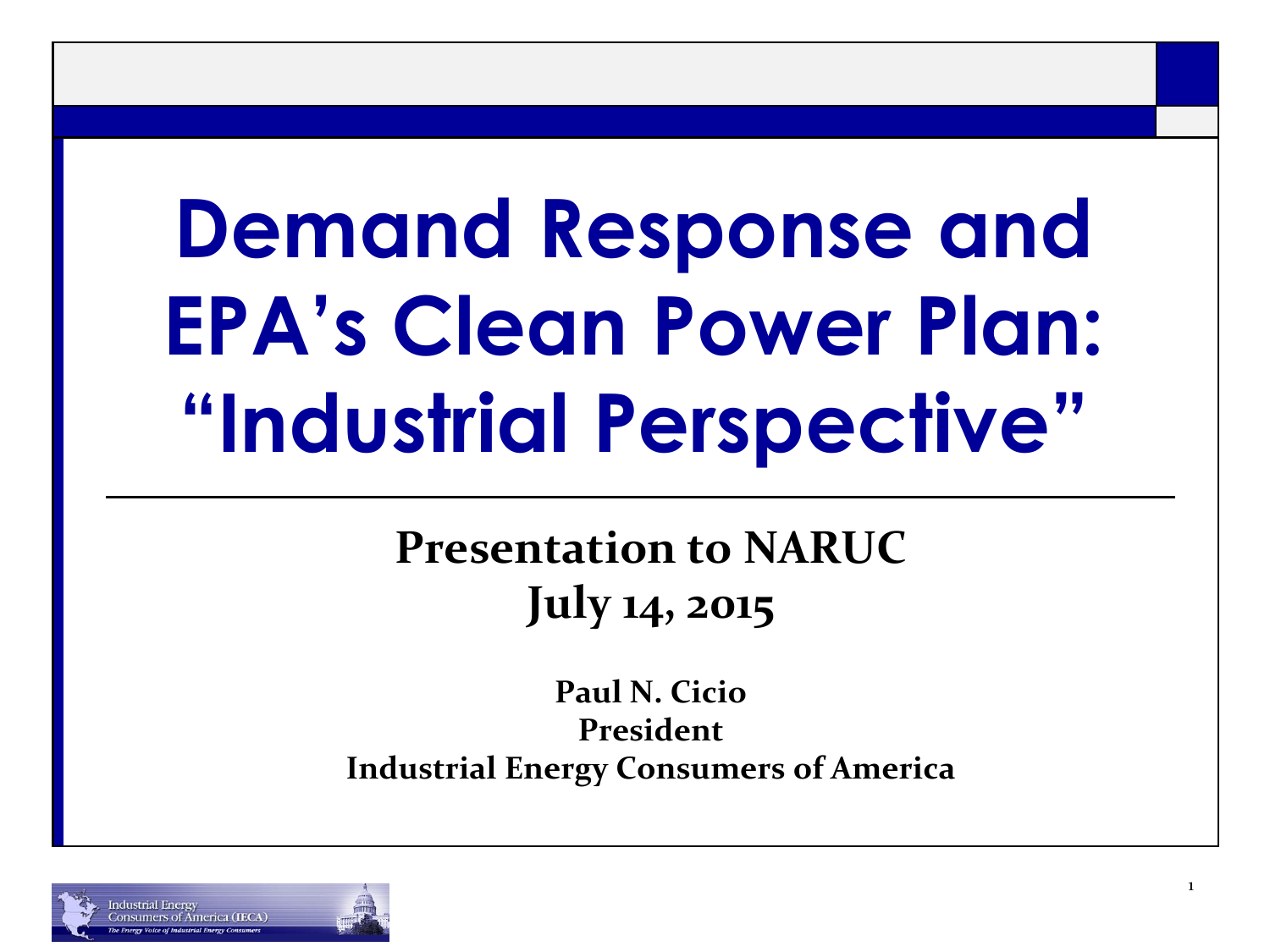### **Industrial Energy Consumers of America**

- The Industrial Energy Consumers of America is an association of leading non-partisan manufacturing companies with \$1 trillion in annual sales. More than 1.2 million employees.
- Focused exclusively on availability, use and cost of energy and power.
- **IFCA** membership represents a diverse set of mostly energy-intensive industries including: steel, iron ore, aluminum, commodity and specialty chemicals, fertilizer, paper, refining, food processing, glass, cement and plastics.

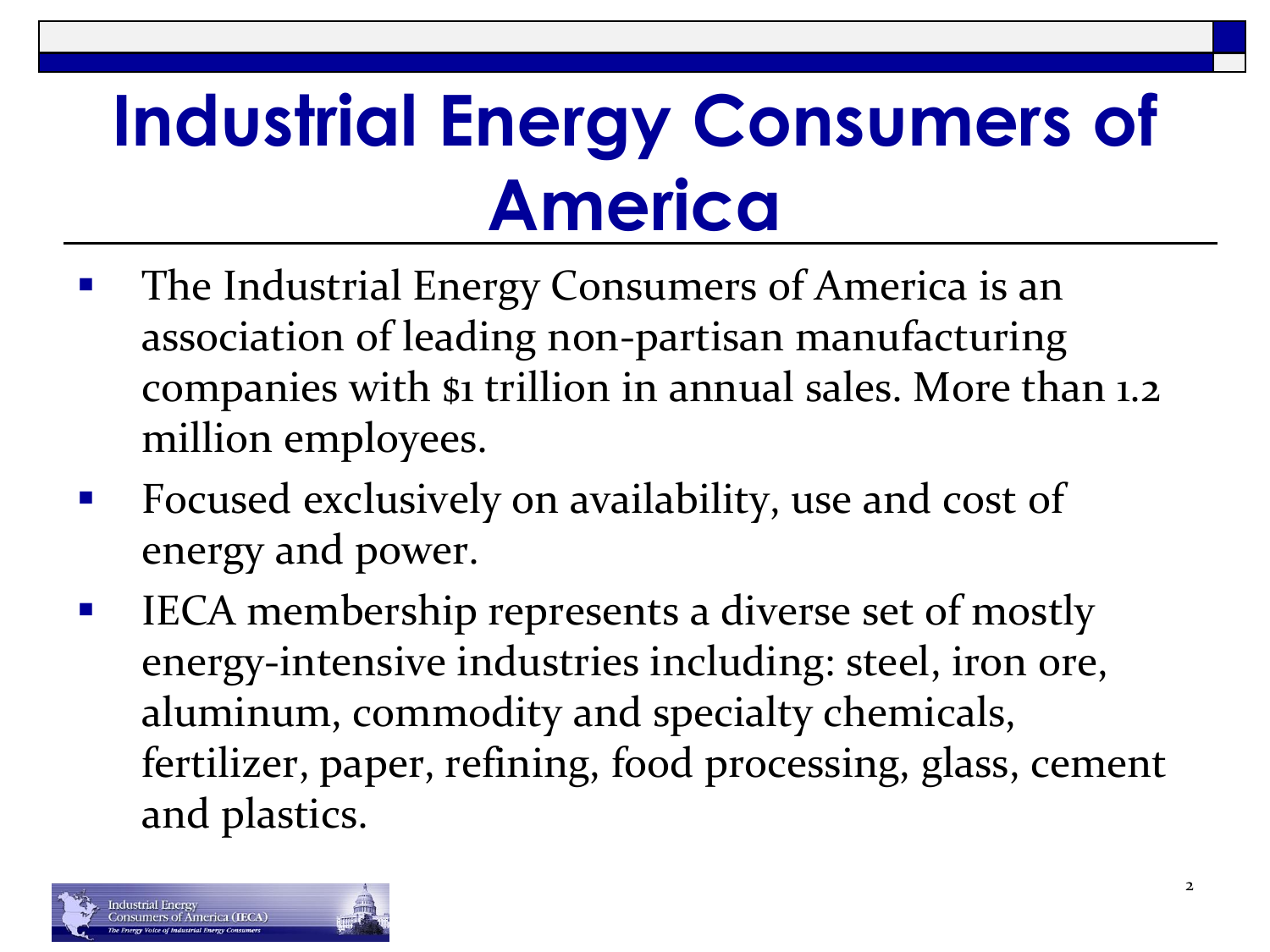### **Manufacturing is Important to U.S. Economy**

- Contributed \$2.09 trillion to the economy.
- 12.0 percent of GDP.
- Supports 17.6 million jobs, one in six private sector jobs (12 million direct or 9 percent).

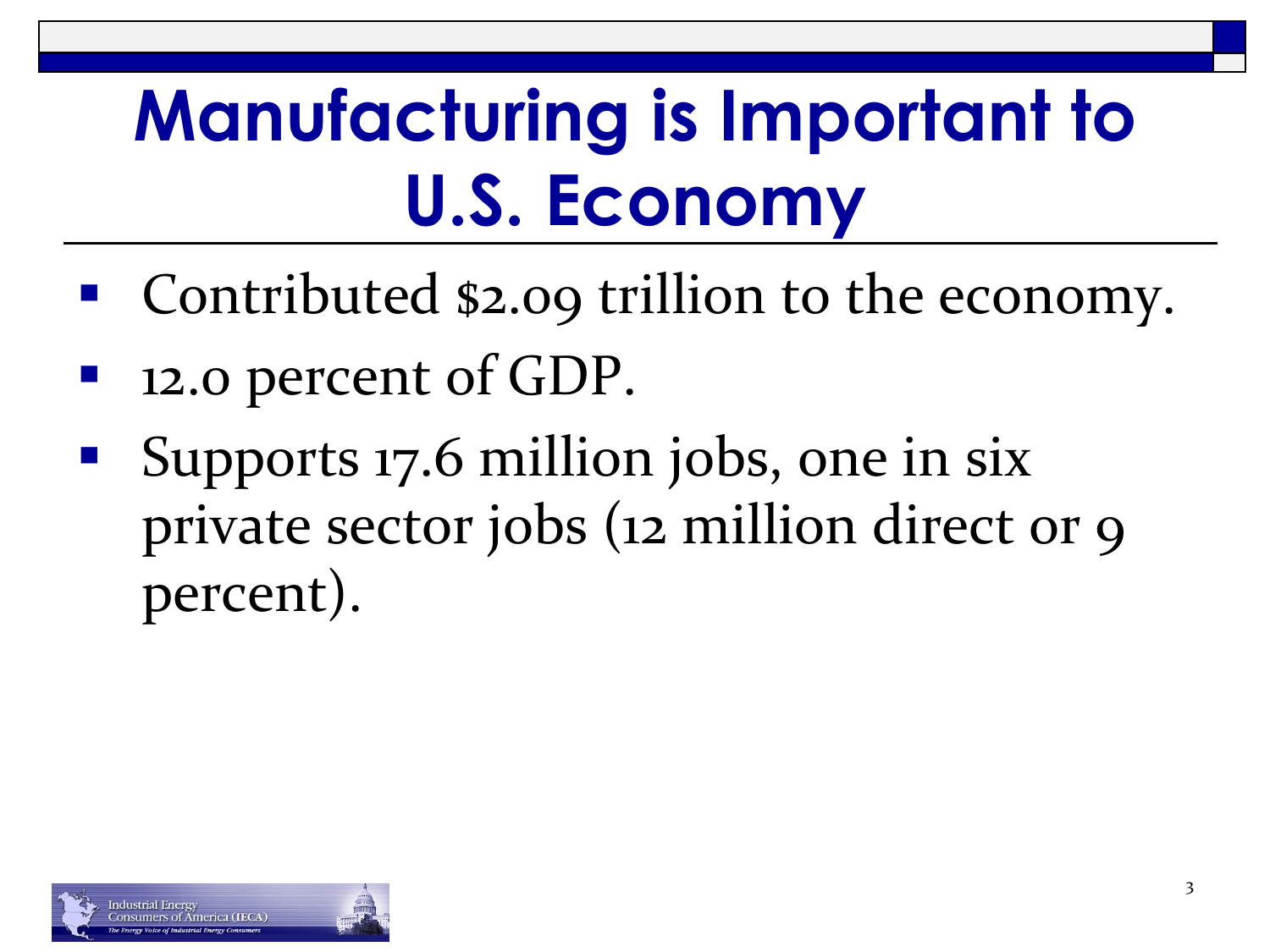# **Manufacturing's Multiplier Effect**

**For every one dollar – returns \$1.35 in indirect economic activity** 



Source: Bureau of Economic Analysis, 2010 Annual Input-Output Tables

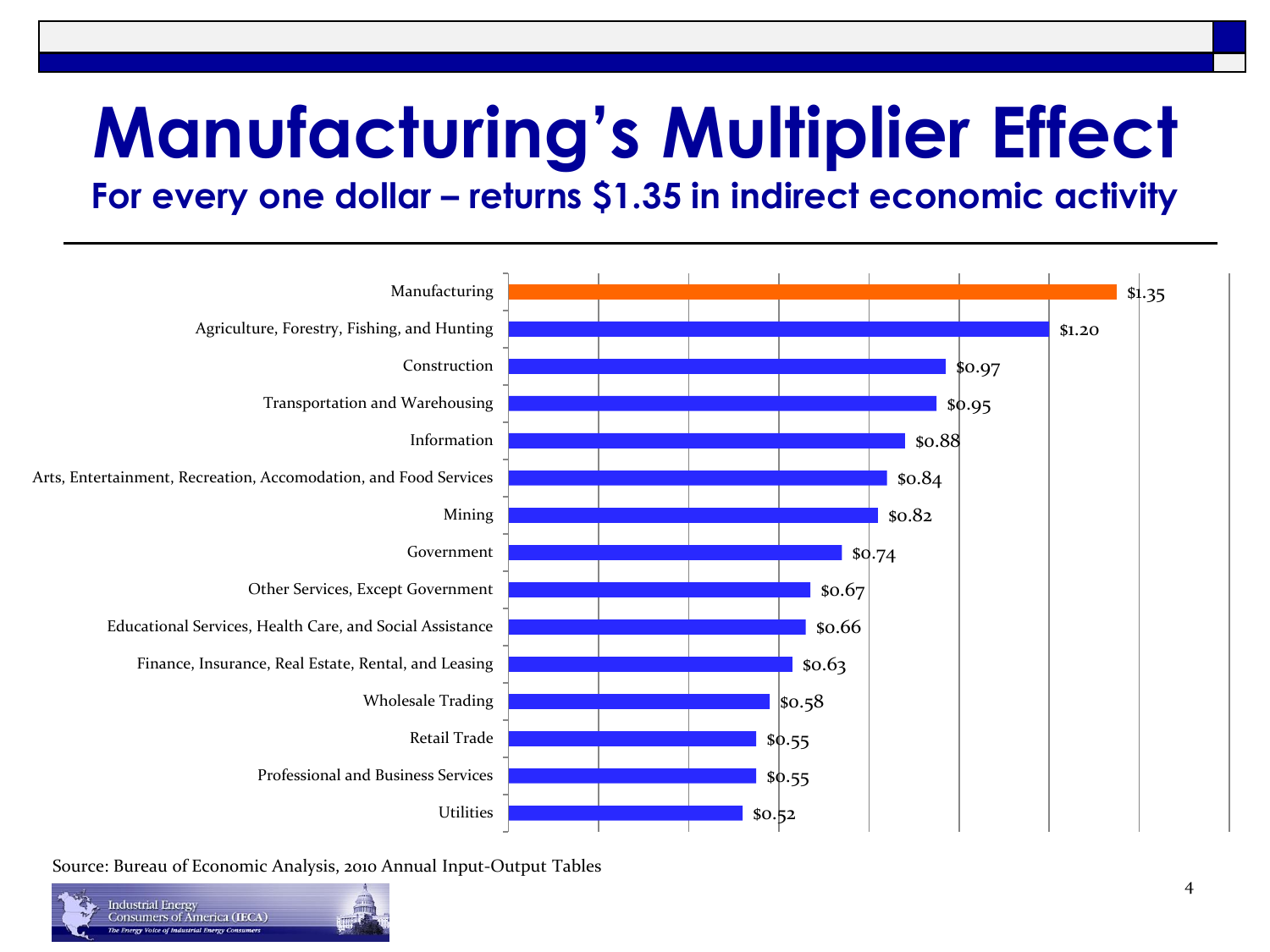#### **A Success Story: Industrial Energy Consumption has Been Relatively Flat for 44 Years, While Output has Increased 761%**



Source: Energy Information Administration, AEO 2014

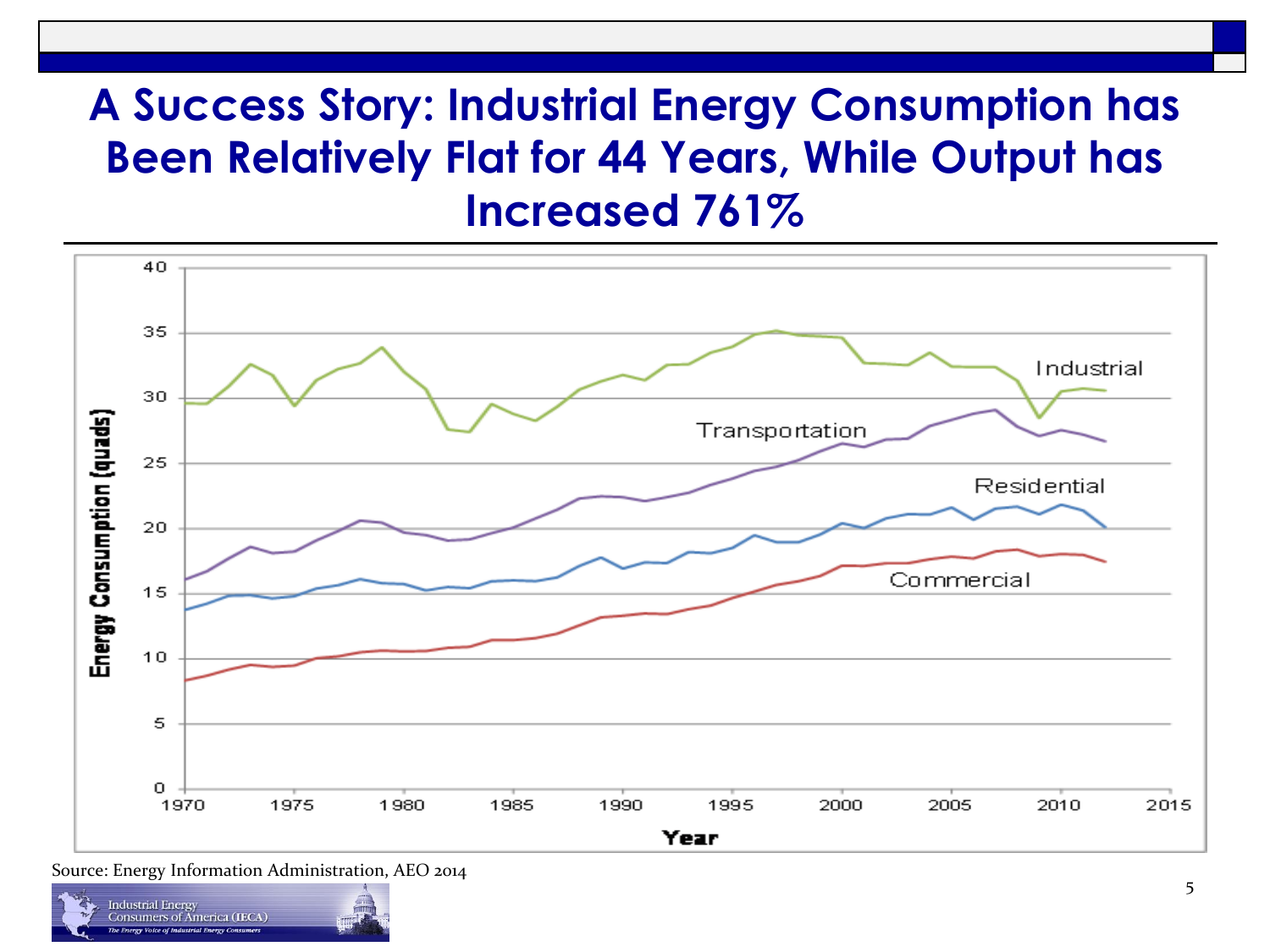### **A Success Story: Industrial Energy Intensity Decreased by 46***%* **Since 1987**



Source: Energy Information Administration, Bureau of Economic Analysis

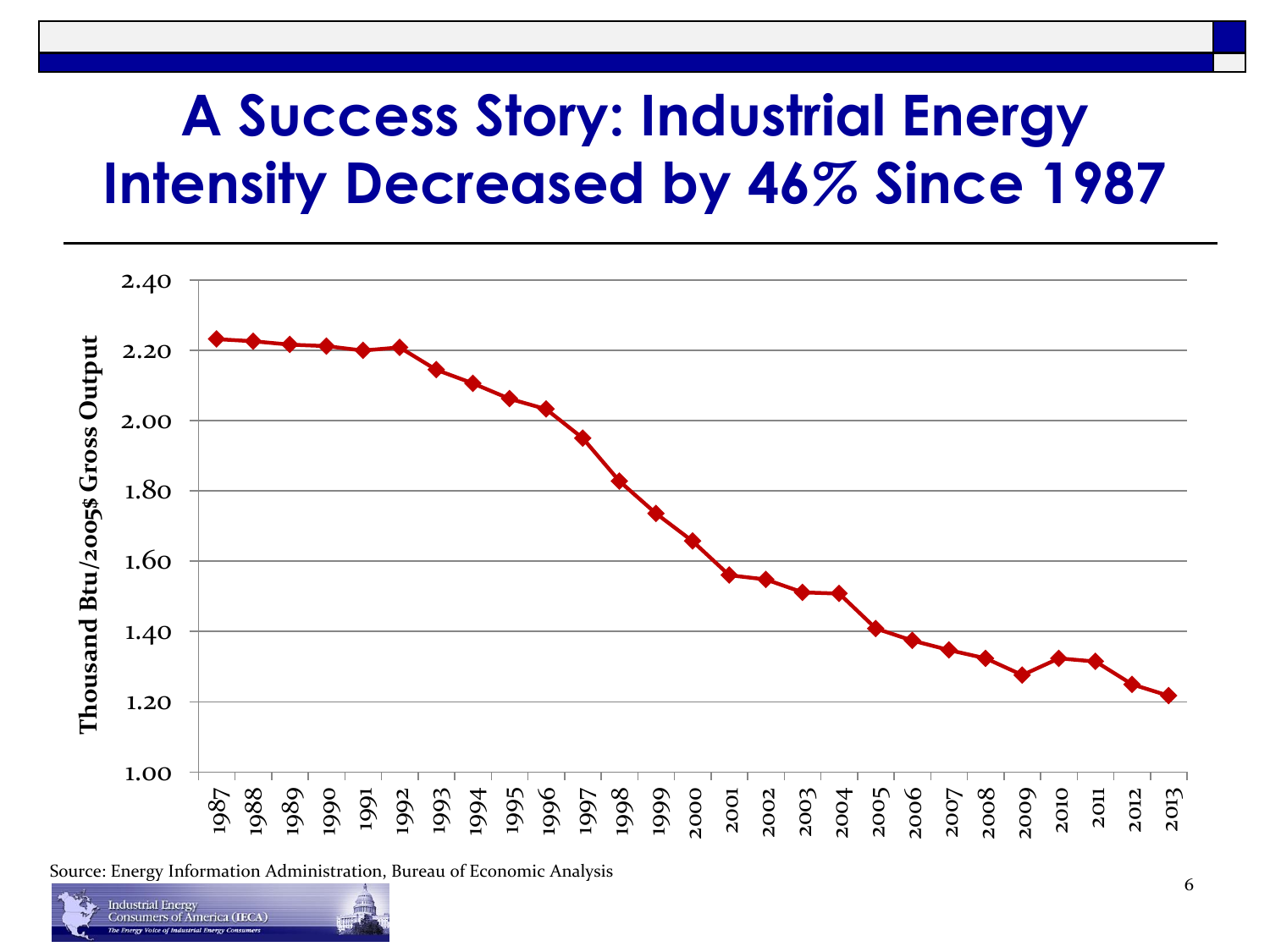#### **A Success Story: Industrial Sector – Only Sector with Lower CO2 Emissions than 1973 (22.4% below 1973)**



Source: Energy Information Administration

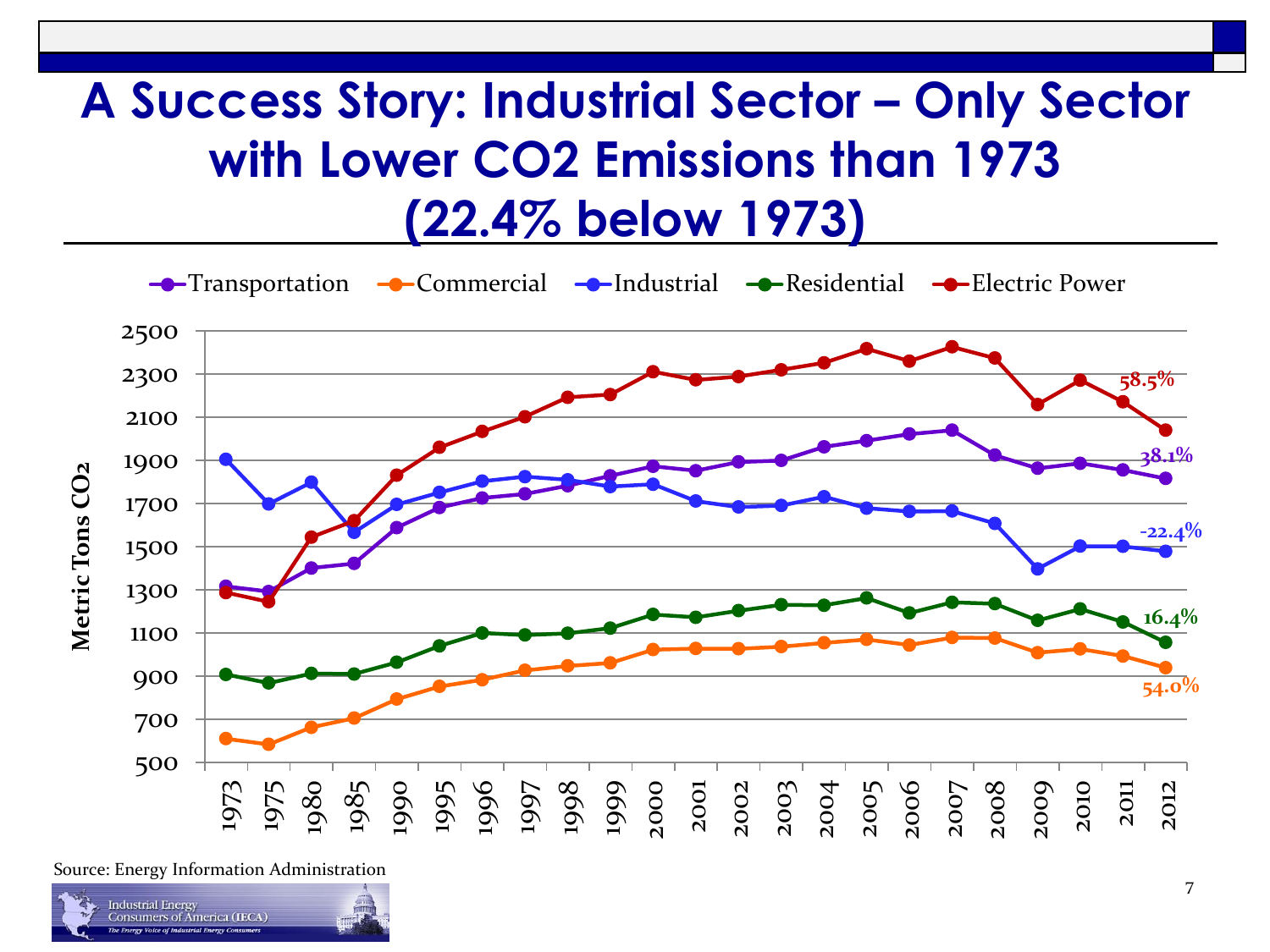# **Manufacturing Use of Energy**

- 26% of total U.S. electricity
- 29% of total U.S. natural gas
- $\blacksquare$  5% of total U.S. coal

 *Energy-Intensive Trade-Exposed (EITE) industries consume 82% of the energy of the entire manufacturing sector!*

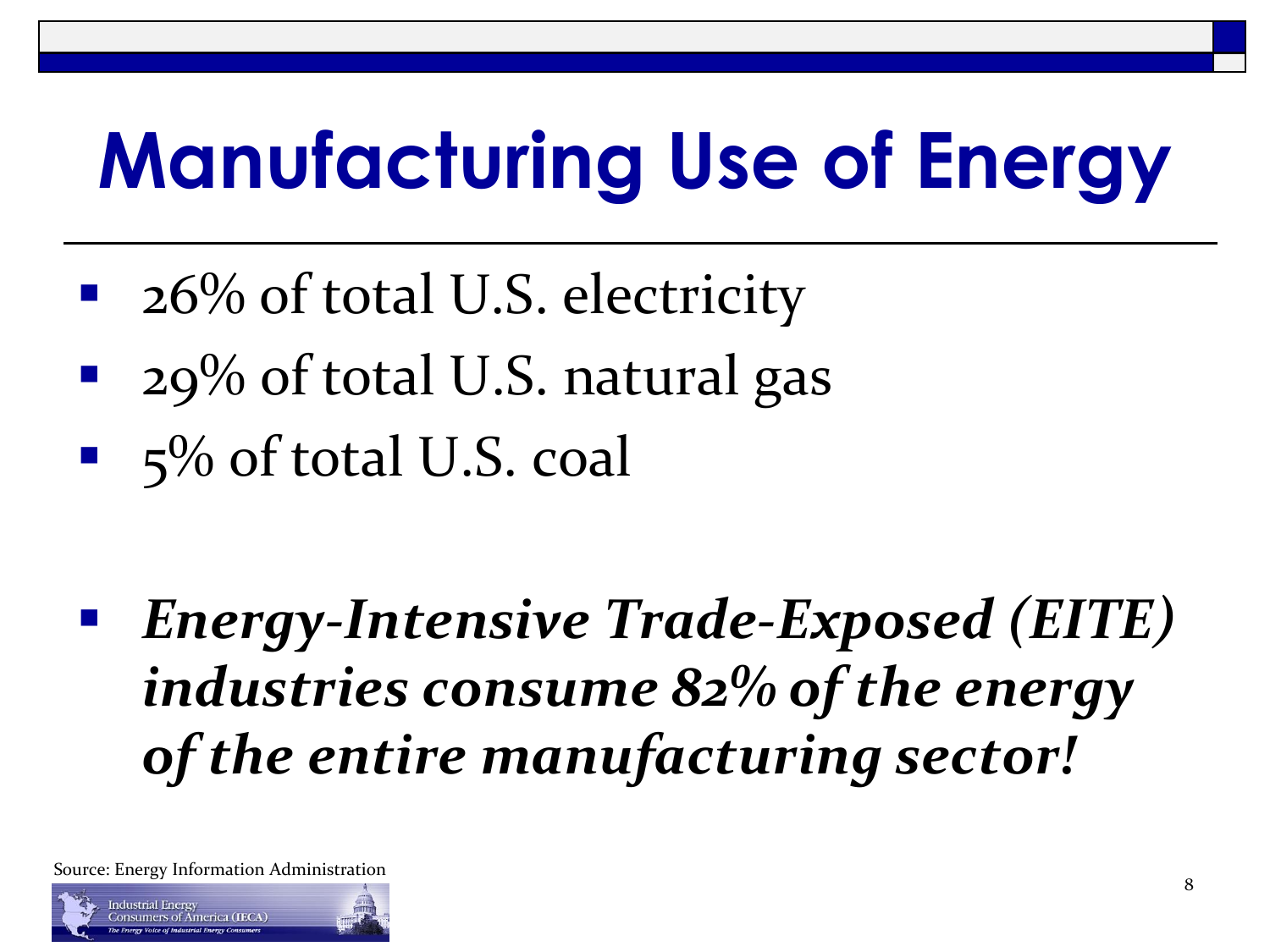### **The Energy-Intensive Industrial Sector is Unique**

- The only sector that requires globally competitive energy.
- **Electricity and natural gas intensive.**
- Compete globally and in an environment of unfair competition / Other countries subsidize energy and manufacturing.
- Unlike other sectors shift production or relocate facilities to be competitive.

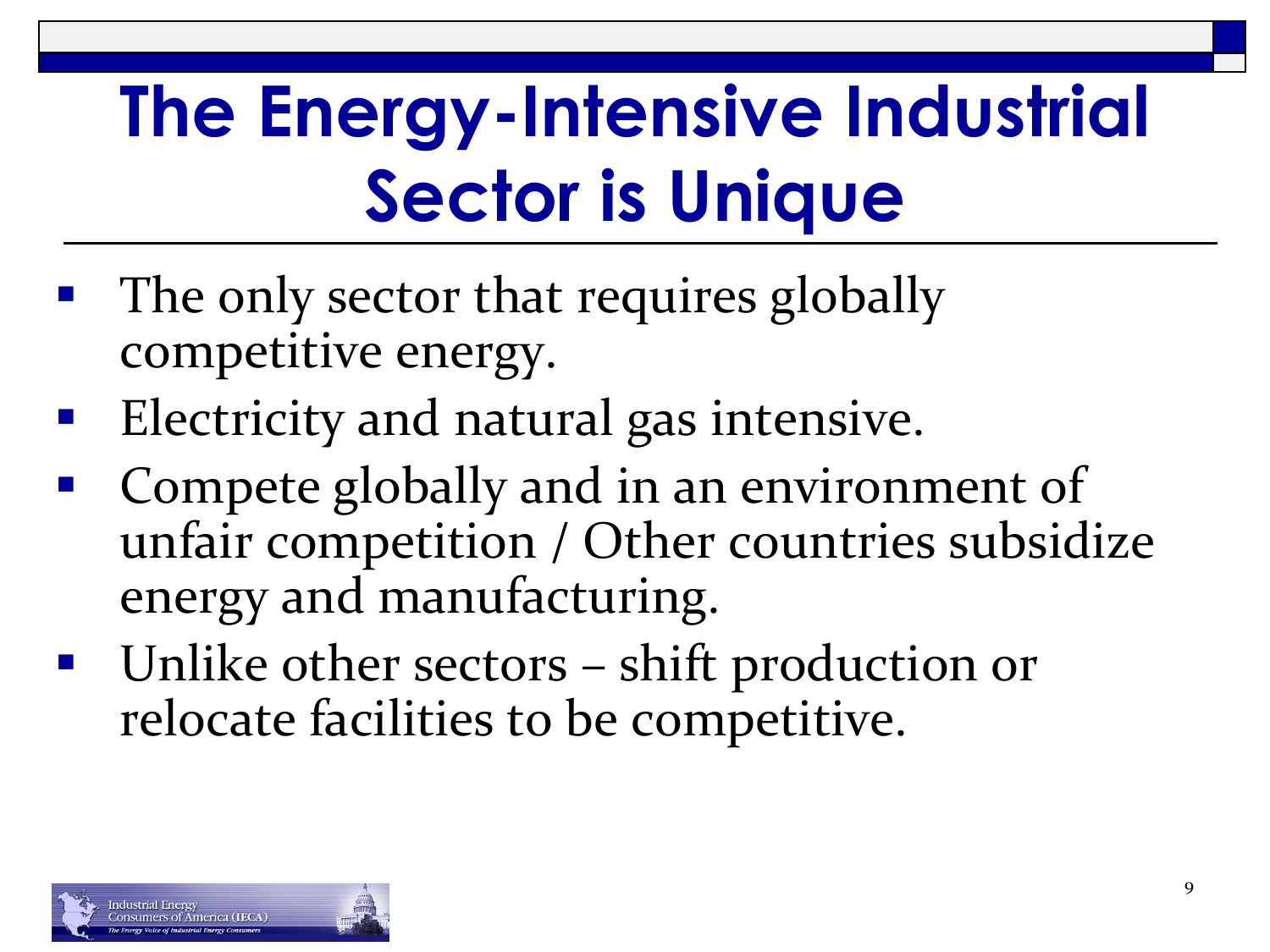### **Energy Price Sensitive Products are Essential for Economic Growth**

#### **Building Block Industries**

- **Chemicals**
- **Plastics**
- **Fertilizer**
- **Glass** / ceramics
- **Steel**
- **Aluminum** 
	- Pulp and Paper
- **Cement**
- Food Processing

Convert



#### **Commercial & Consumer Products**

- Food Production
- **Automobiles**
- Consumer goods
- Construction
- **Nedical Supplies**
- **Energy Production**
- **Appliances**
- **Household products**
- **•** Defense industries
- **EXECOMMUNICATION**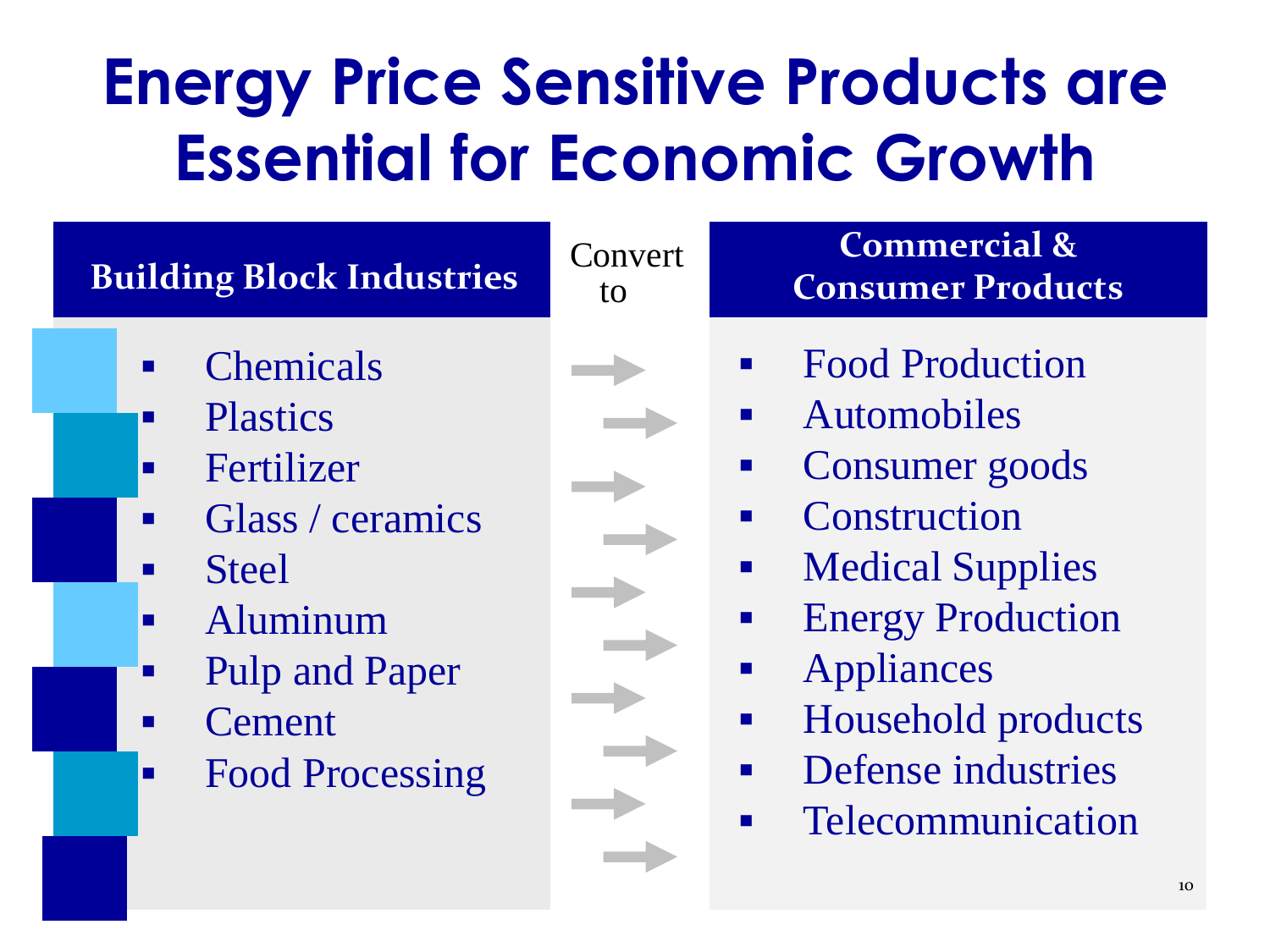### **Industrial Electricity Demand (Increases 15% from 2014-2025)**



Source: Energy Information Administration, AEO 2015

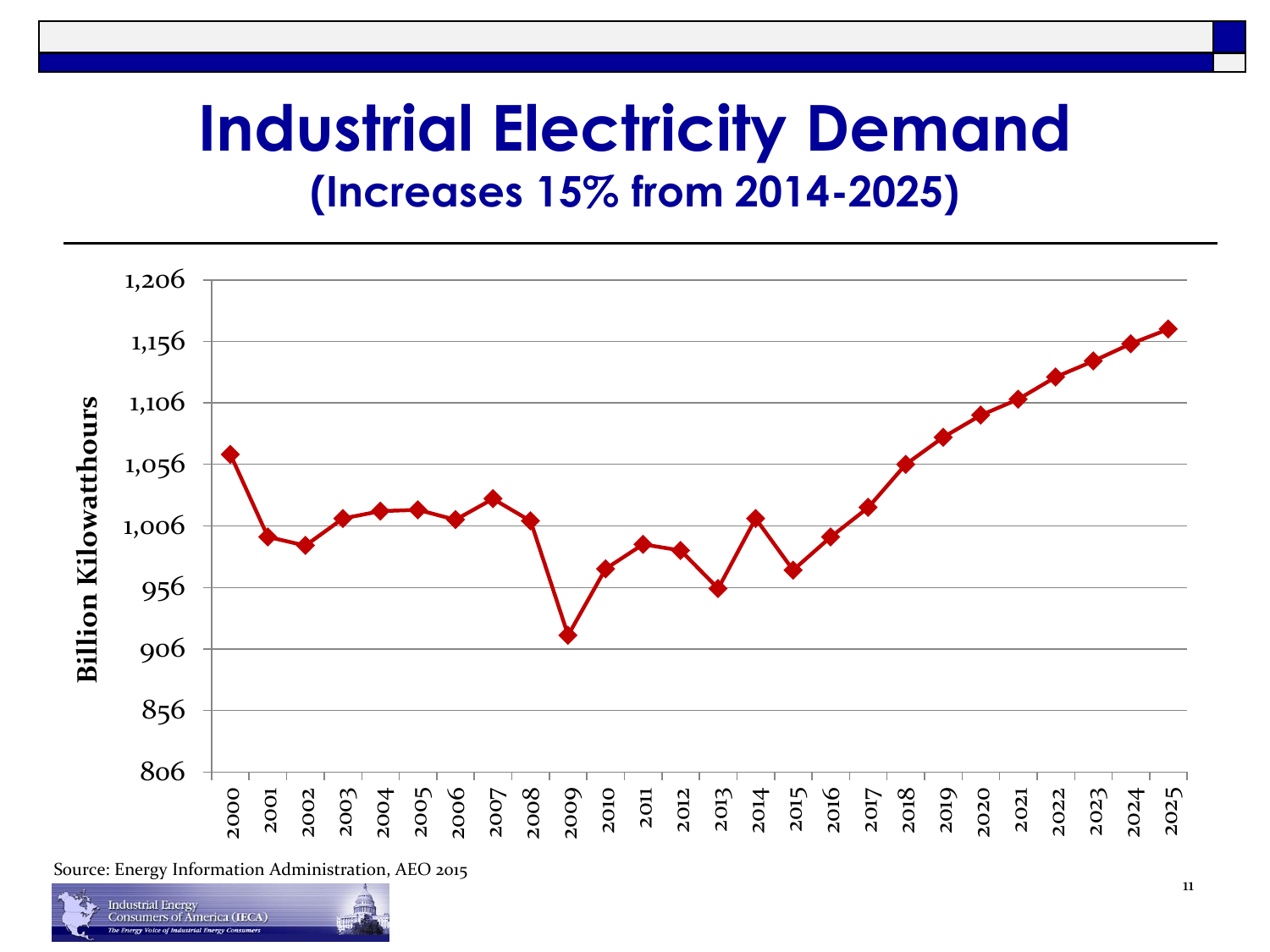### **Industrial Electricity Prices (Increases 41% from 2014 to 2025)**



Source: EIA, EIA AEO 2015, NERA, EPA, NAM

Industrial Energy

12 \*Note: This analysis includes rules MATS, CAIR, most NSPS, and Tier 3 vehicle standards, amongst others.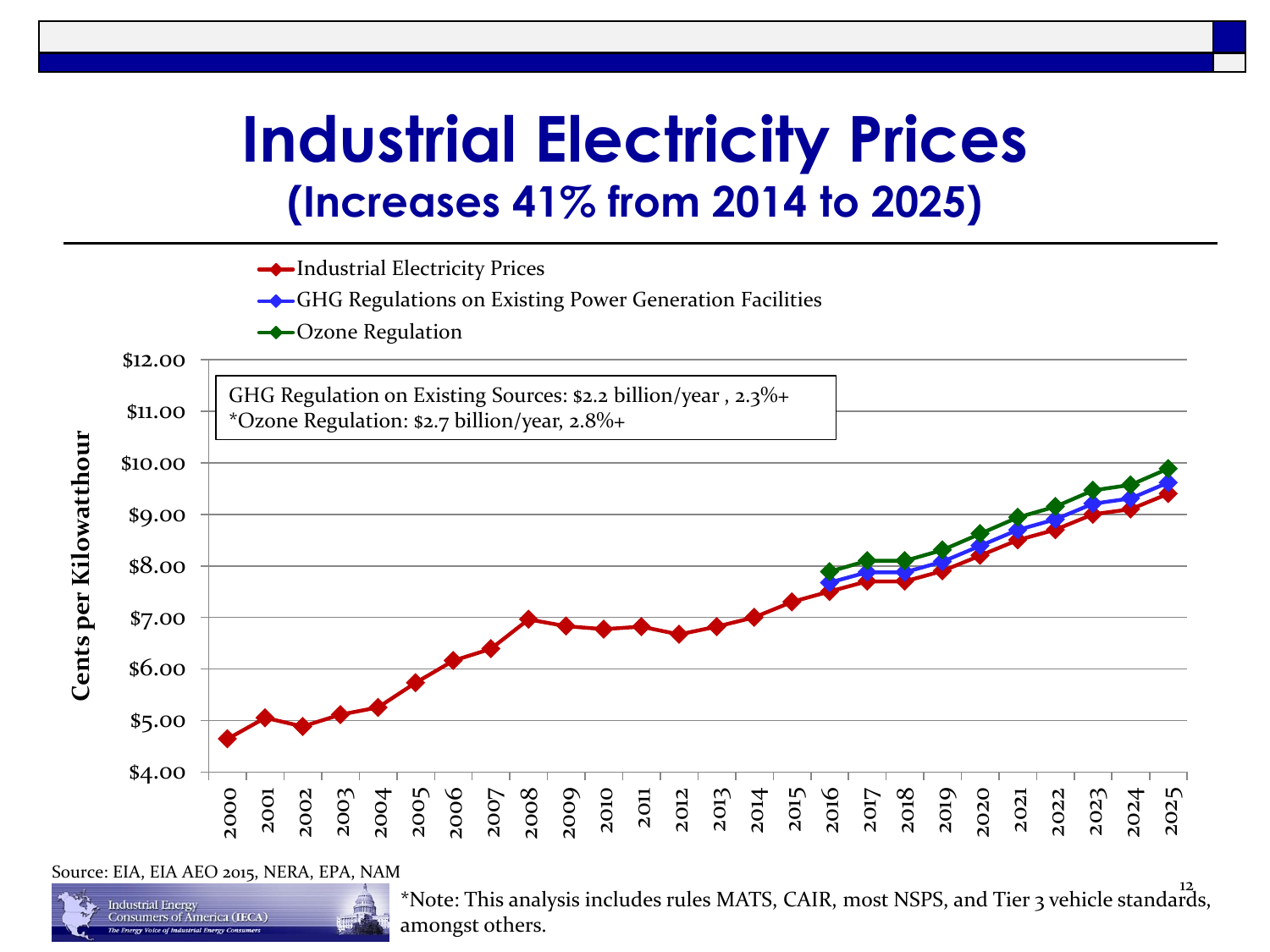### **Henry Hub Natural Gas Prices (Increases 107% from 2014 to 2025)**



Source: EIA, EIA AEO 2015, NERA, EPA, NAM

**Industrial Energy** 

13 \*Note: This analysis includes rules MATS, CAIR, most NSPS, and Tier 3 vehicle standards, amongst others.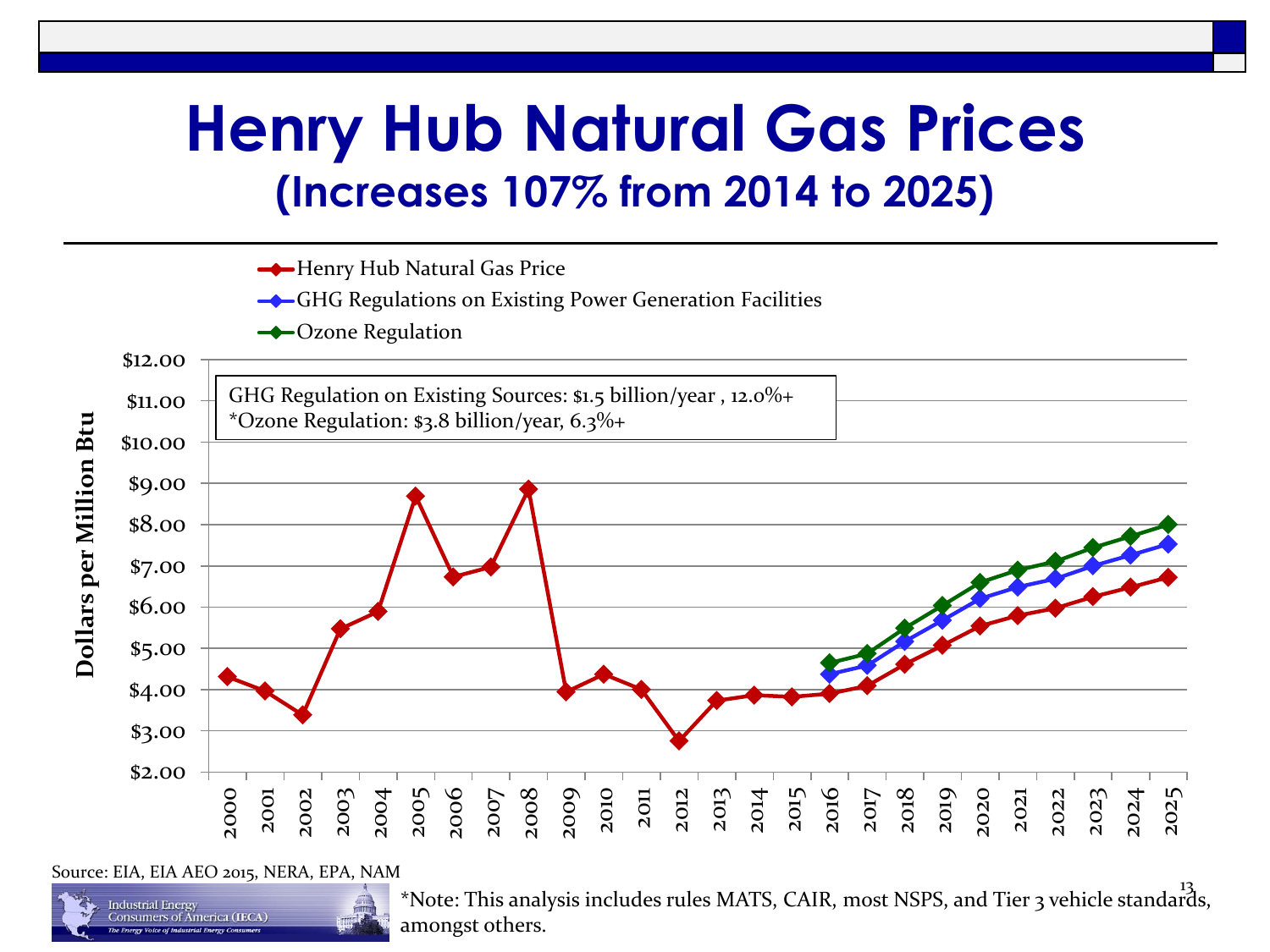#### **Example of Industrial Leakage: When Natural Gas Prices Increased, Manufacturing Jobs Decreased (Natural Gas Prices Increased 209% from 1999 to 2008, or 23% a year)**



Source: Energy Information Administration, Bureau of Labor Statistics

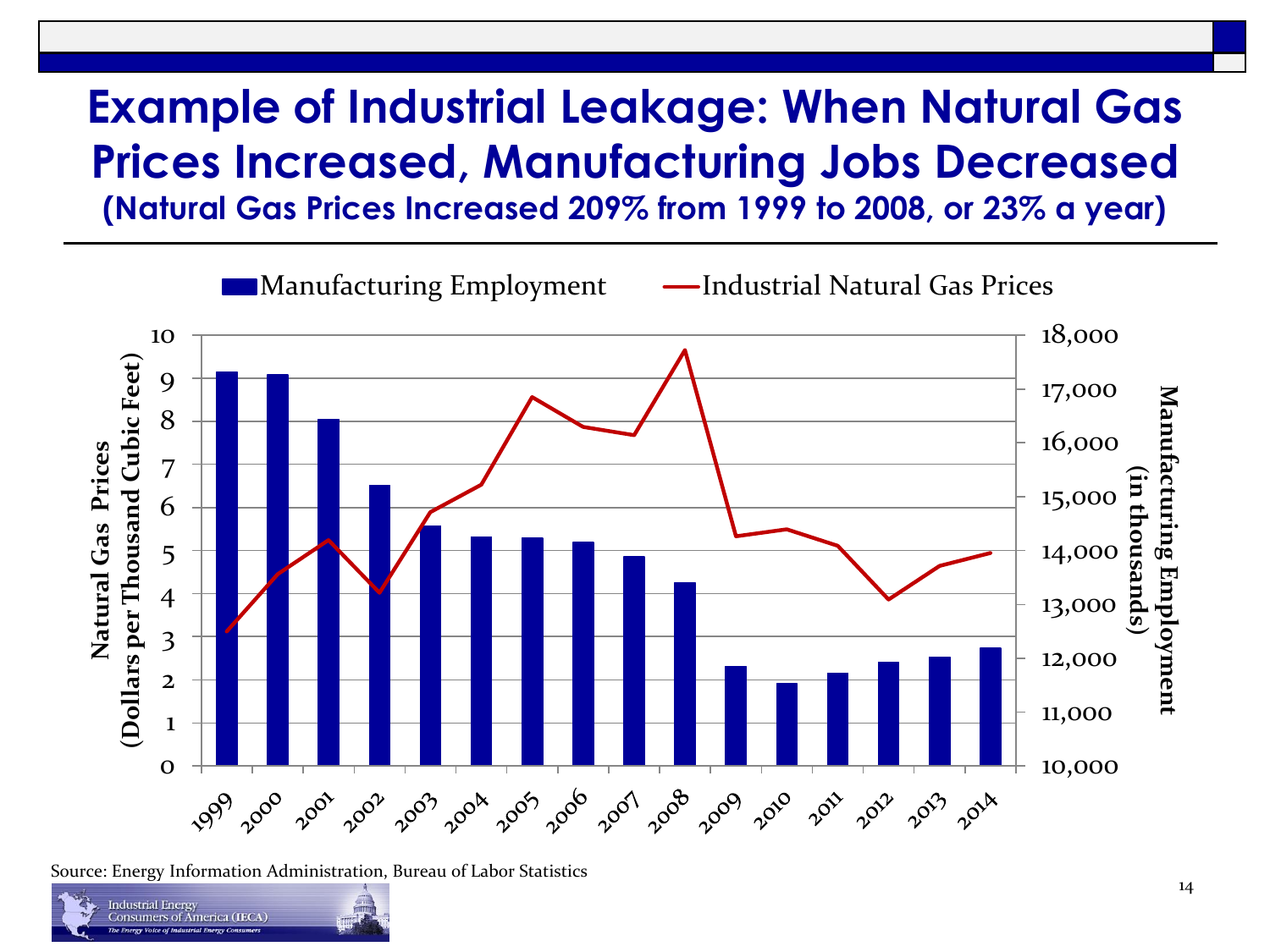### **Energy Prices Significantly Contributed to the Loss of 5.1 Million Manufacturing Jobs (-29.4%)**



2000 2001 2002 2003 2004 2005 2006 2007 2008 2009 2010 2011 2012 2013 2014

Source: Bureau of Labor Statistics

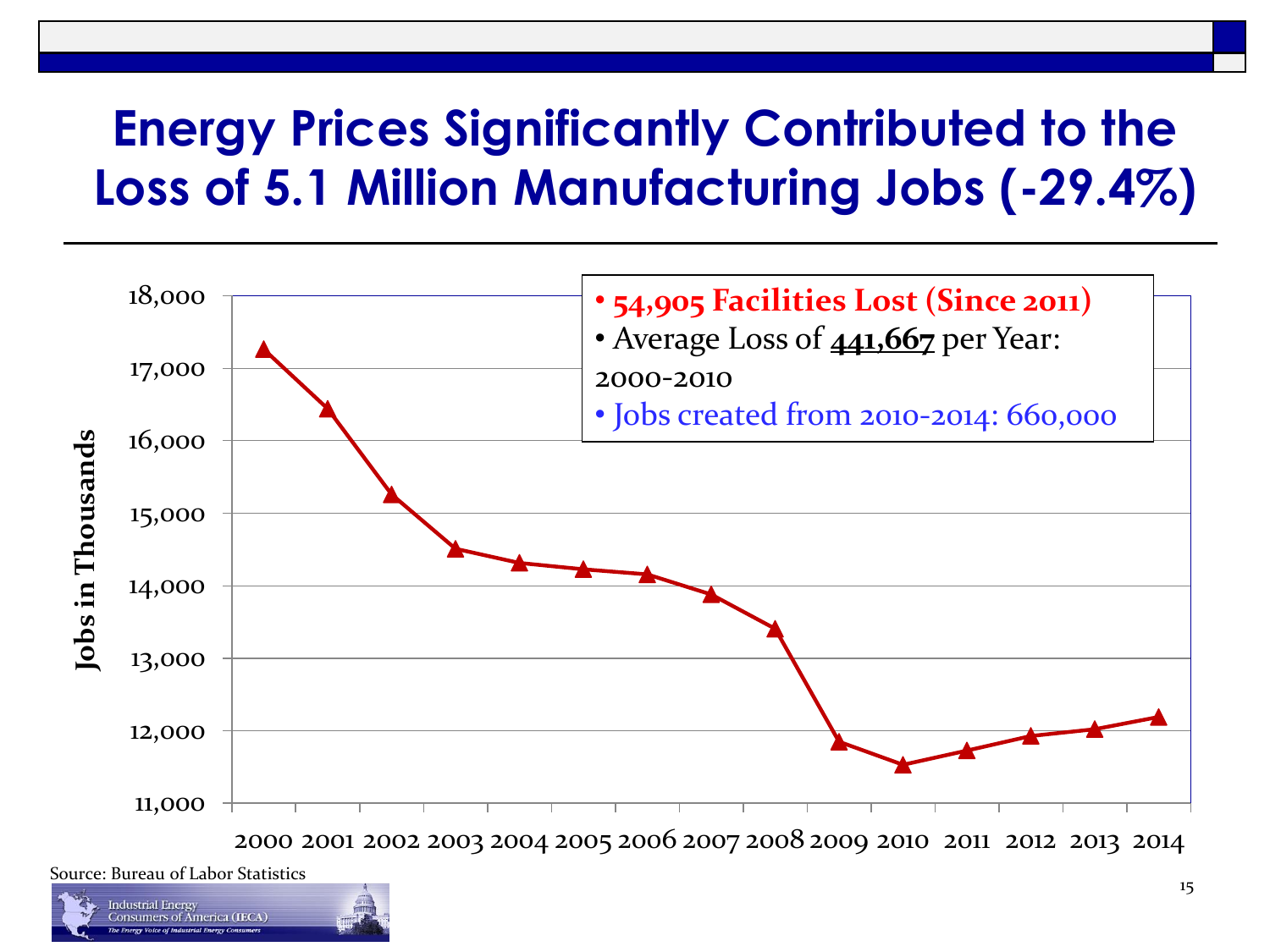# **Industrial Perspectives on EPA's Clean Power Plan**

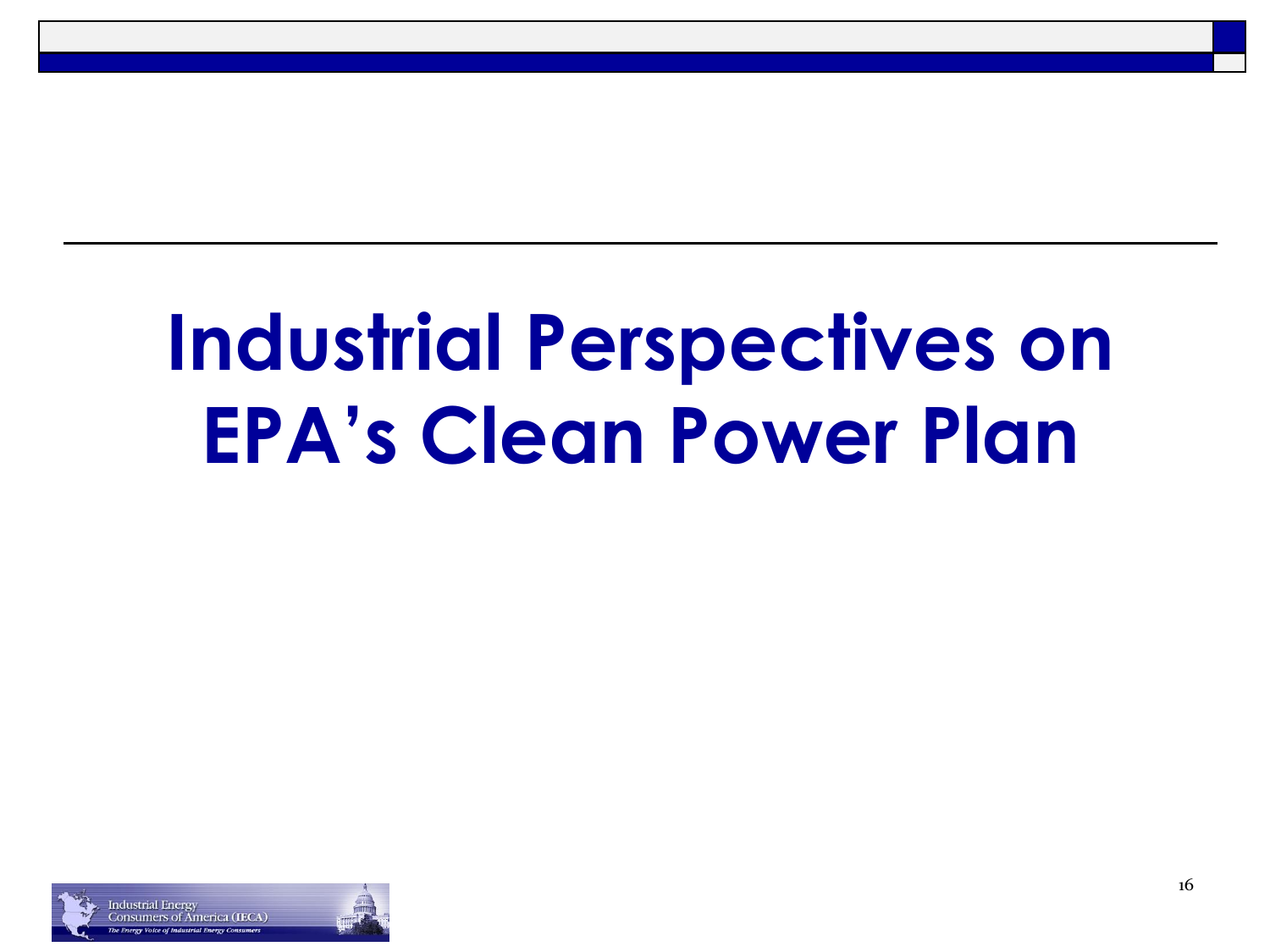# **Industrial Perspective**

- A major stakeholder. Will pay up to a third of the costs of implementation.
- Urge states to partner with industrials.
- Focus is on **cost-effective** implementation and policy that will support job creation.
- *Allocation of costs is important. Allocation by volume negatively impacts high load factor industrial customers*.

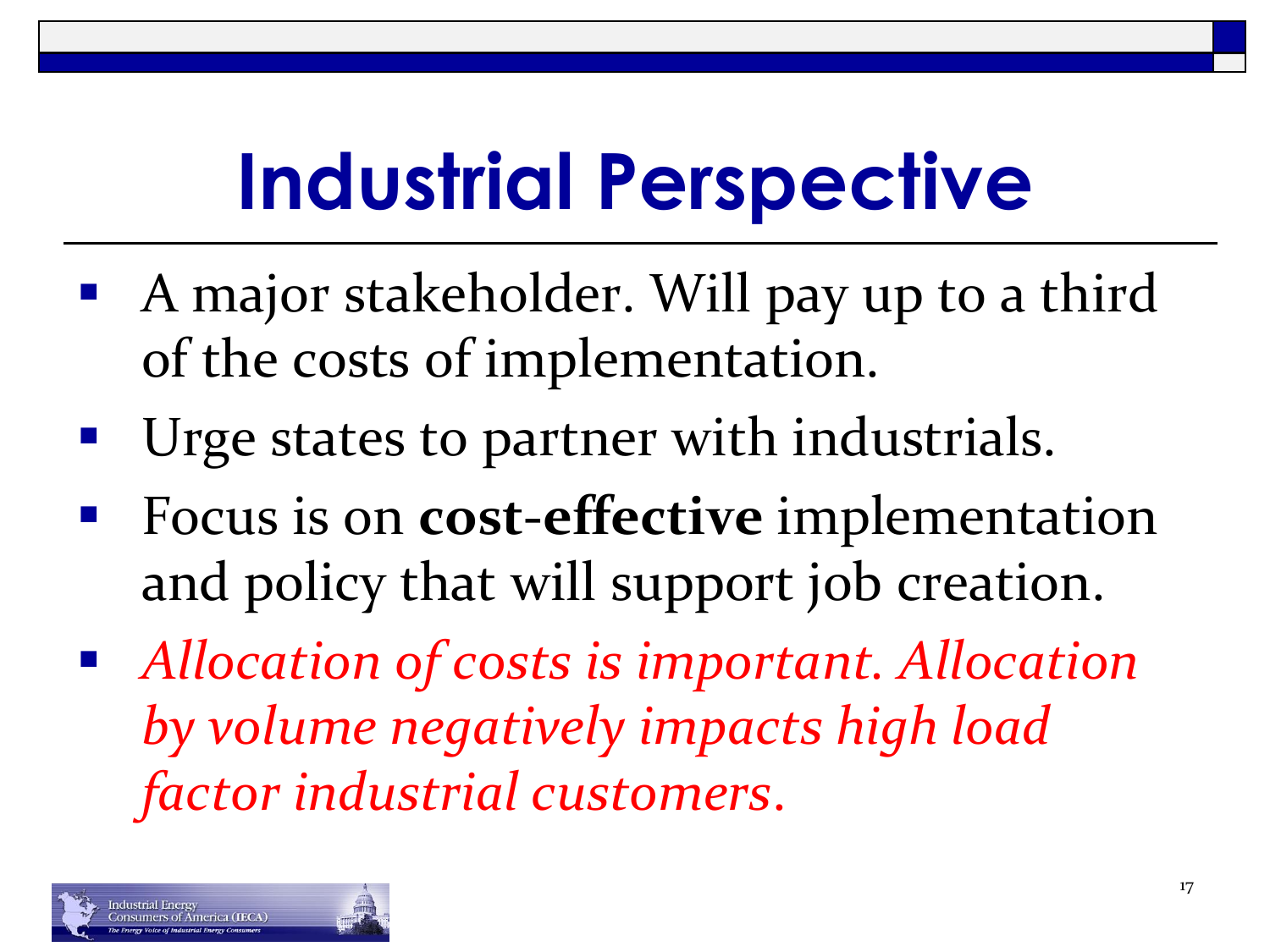# **If State Electricity Prices Rise…**

- Industrial "GHG leakage" will occur.
- Industrials will shift production to locations in other states, reducing load, shifting GHG emissions to other states, and increasing electric rates for the remaining electric consumers.
- **If industrials cannot be competitive operating in** the U.S., their offshore competitors will prevail.

 **"***A lose-lose for the economy and the environment."* 

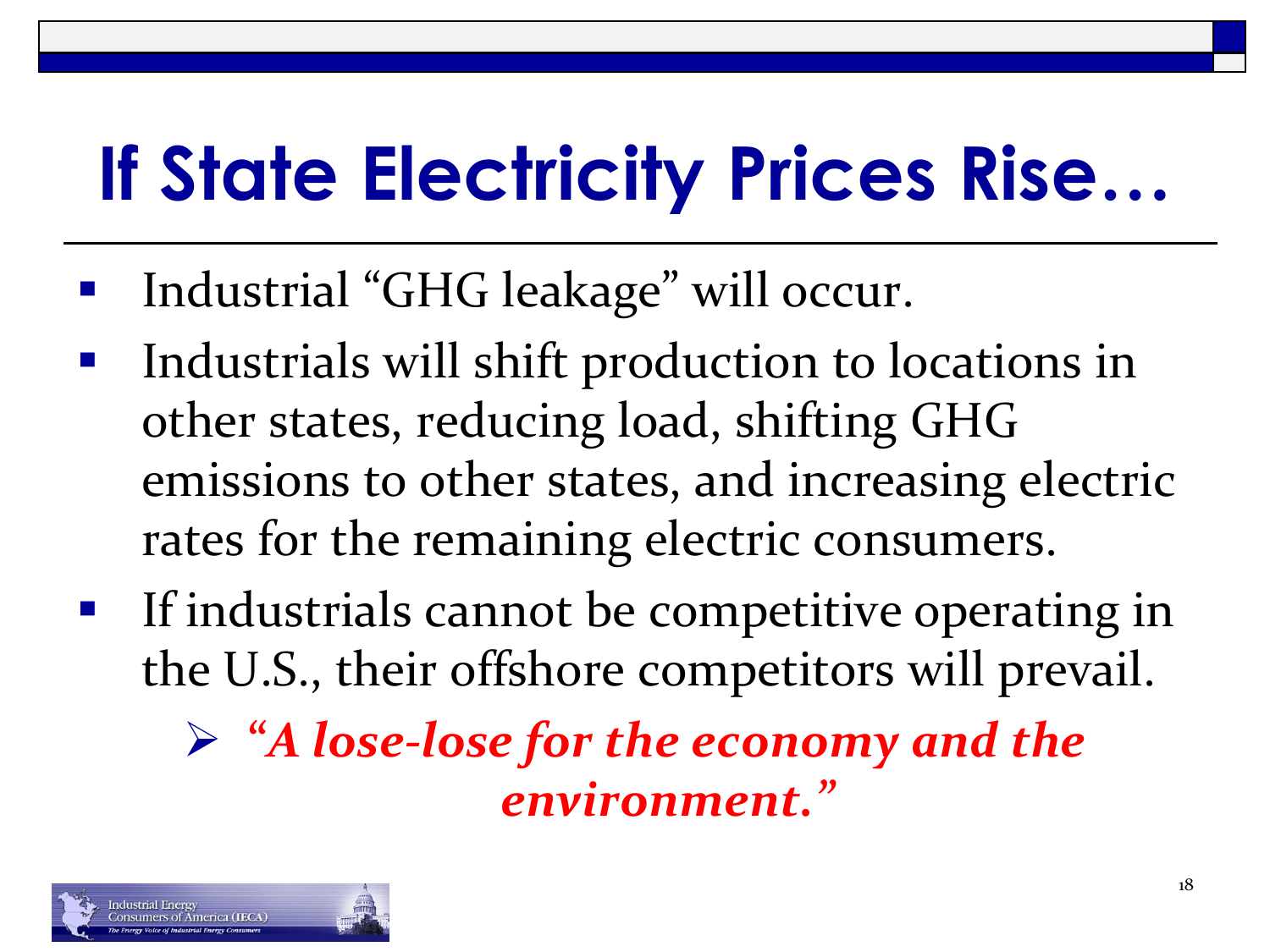### **State SIPs Filing Timing:**

- Urge EPA to not require states to file SIPs until **after** judicial review.
	- Consumers will get stuck with all of the costs, including stranded costs.
- Urge EPA to not require states to file SIPs until **after** there are federal model M&V rules for offset credits, energy efficiency, and renewable energy.

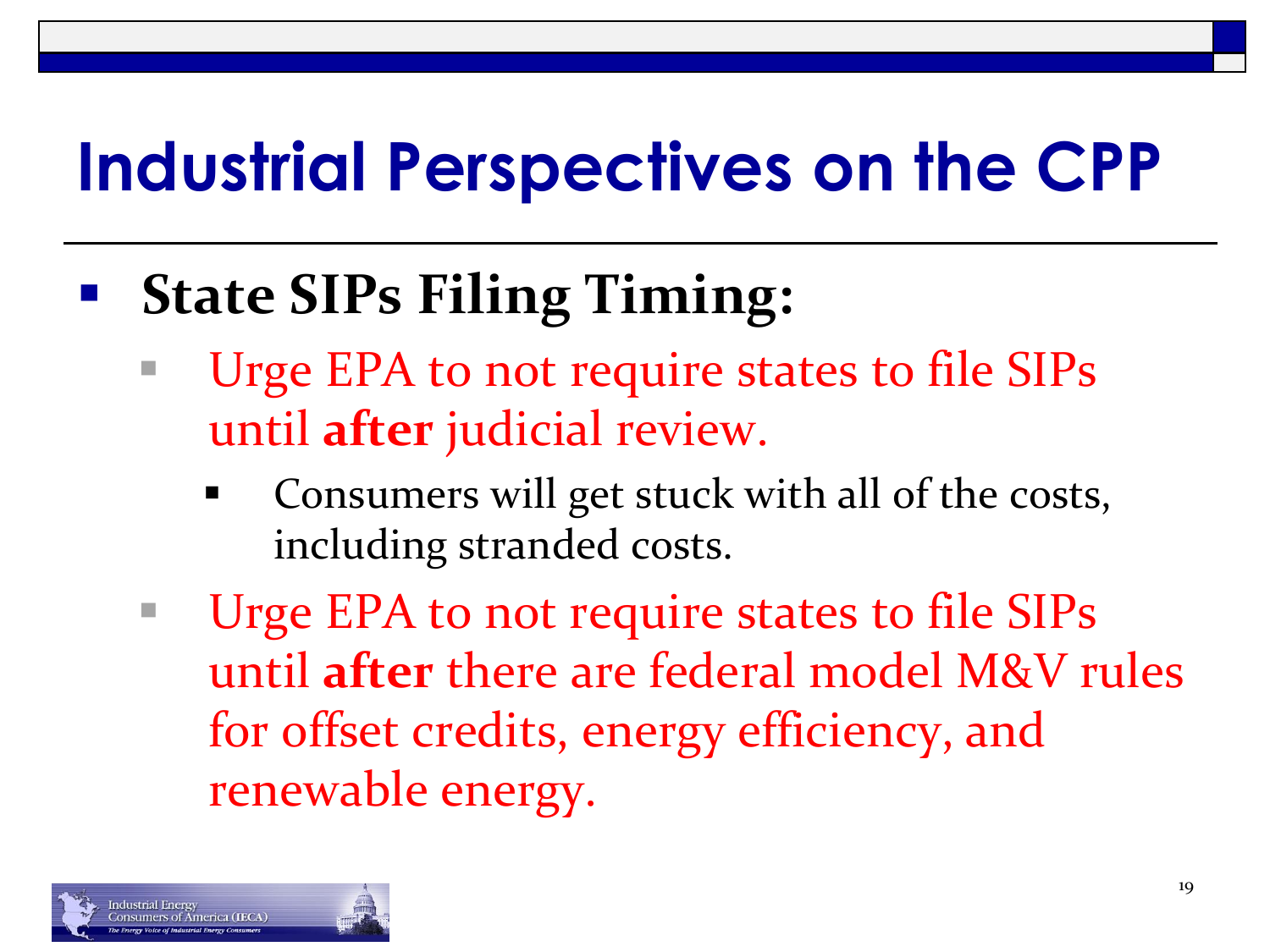#### **CO2 Reduction Targets:**

- Set reduction **target** inside-the-fence line, but use outside-thefence line reduction options if they are less expensive.
	- Outside-the-fence line reduction options should be voluntary, not mandatory.
- Support 2005 baseline year.

### **Energy Efficiency:**

- Opportunity is in res/comm buildings, not industrial EE.
- **Industrials must be able to opt-out and maintain ownership of** EE-based reductions (RECs).
- Use attainable EE assumptions (cost and availability).

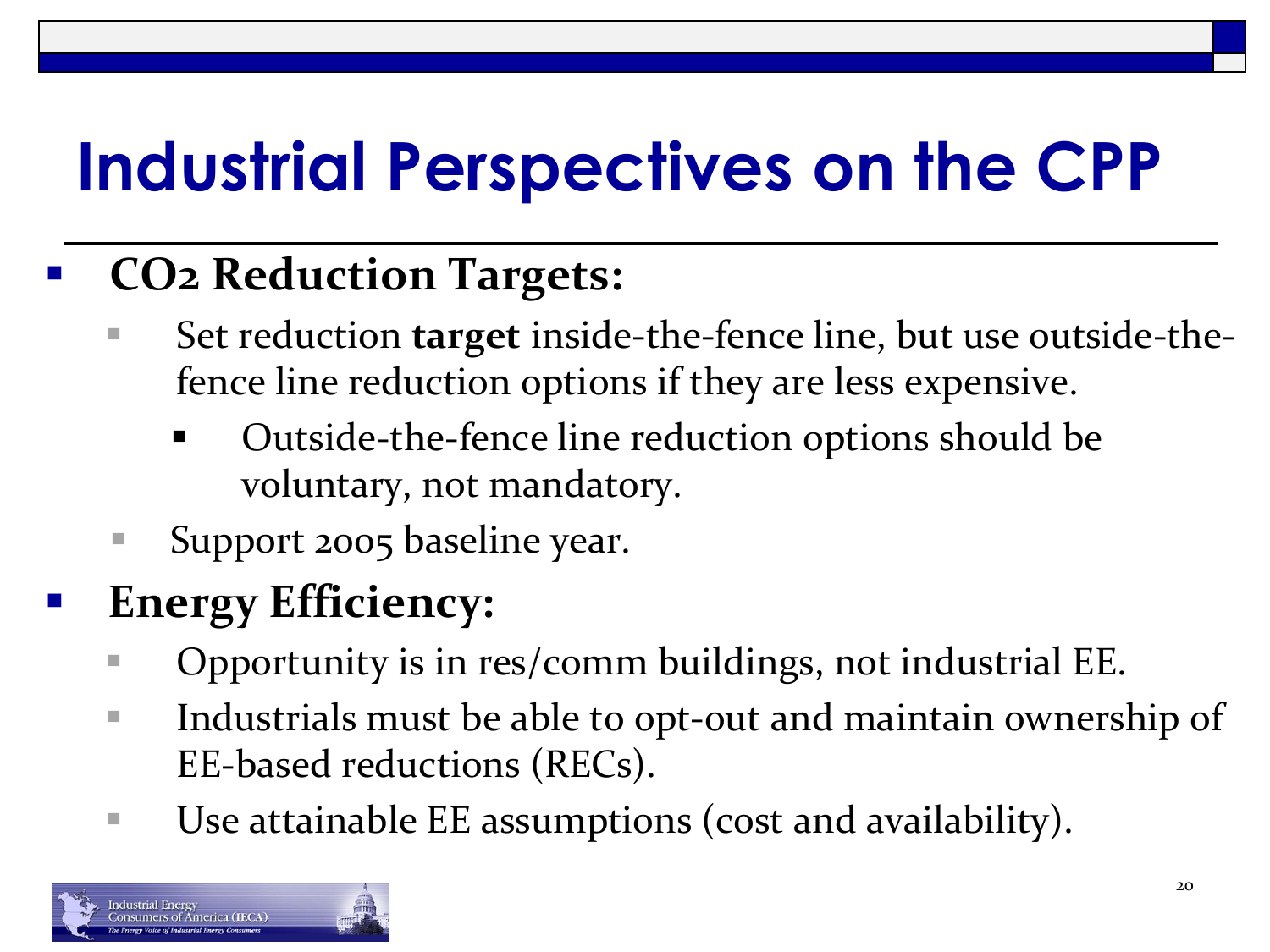### **Support Industry & Jobs:**

- *CPP must not set precedent for regulating industrial GHG emissions.*
- Include a cost safety valve.
- Include a reliability safety valve.
- *Support ratable emission rates, allows for economic growth.*
- Provide credit for actions already taken.
- Consider CHP/WHP as a compliance option.
- Exclude industrial CHP/WHP emissions from regulation under CPP.

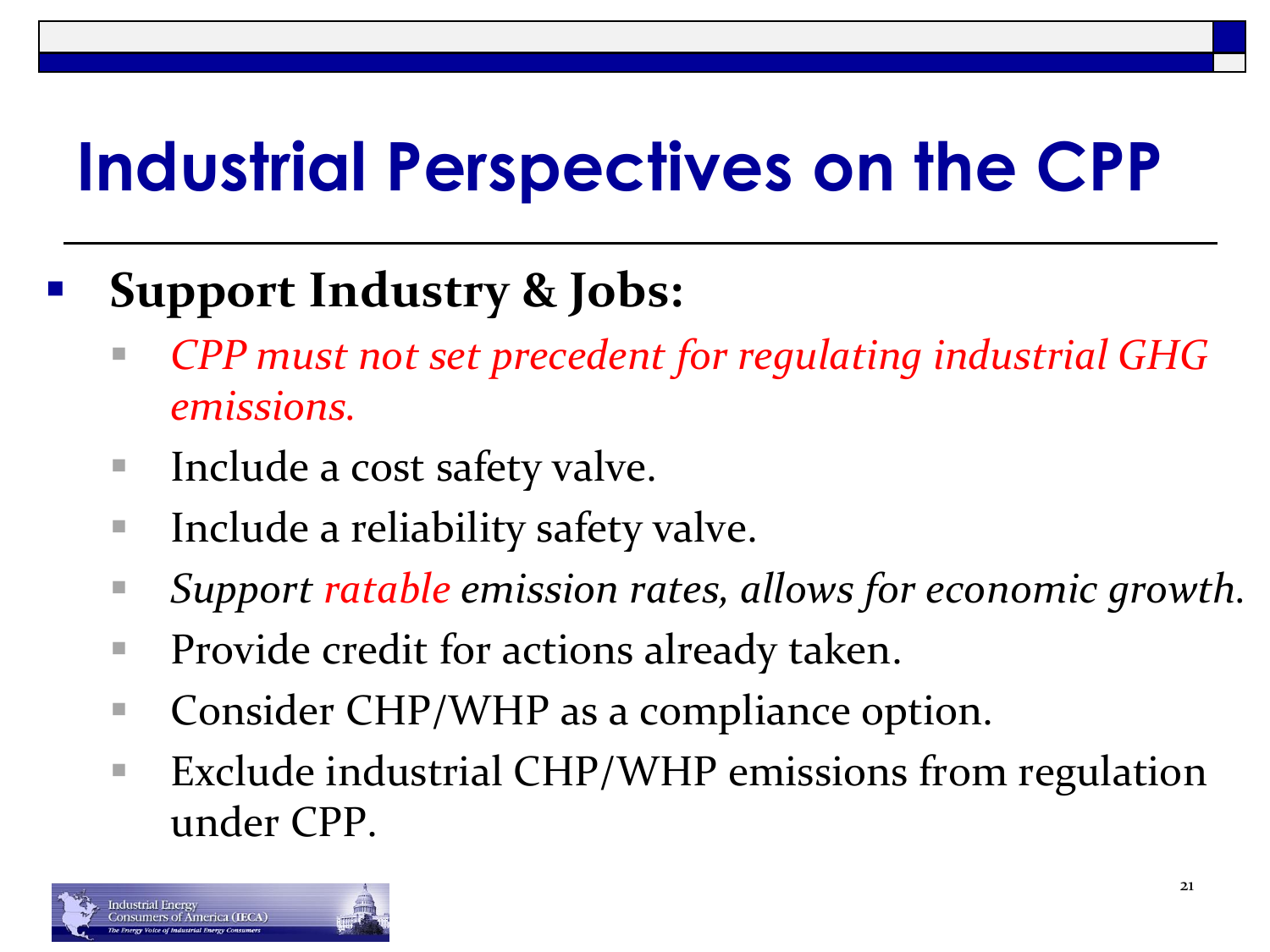### **Support Jobs:**

- Avoid Leakage
	- Before finalizing SIPs, complete industrial GHG leakage study to understand impact to the state economy, jobs, and GHG emissions.
	- S*eek to ensure that imported products share at least the same economic impact from CPP costs.*
- Reduce Cost
	- **Eliminate the 2020 interim target.**
	- **More time will reduce costs, especially stranded costs.**

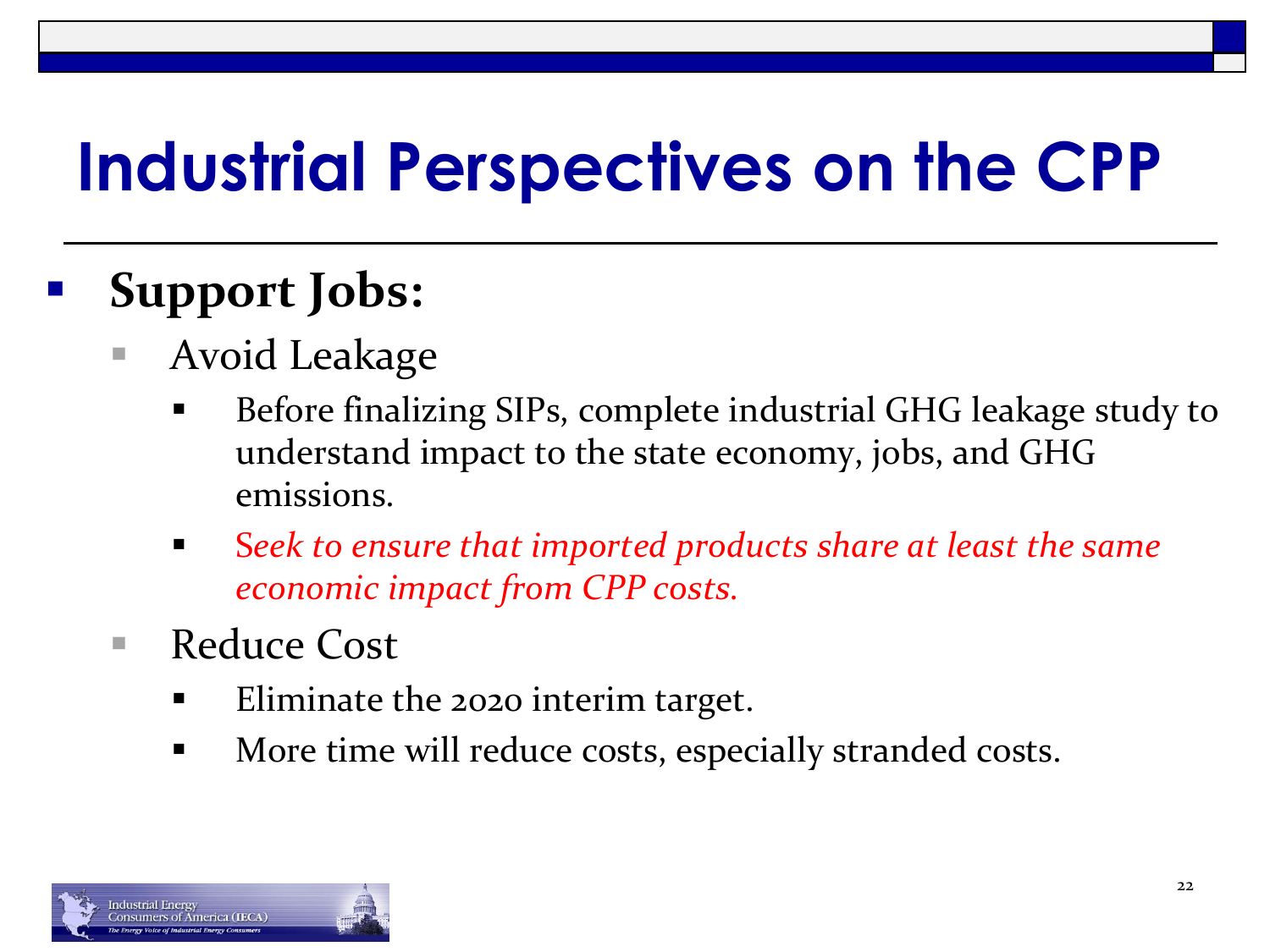# **Energy Efficiency**

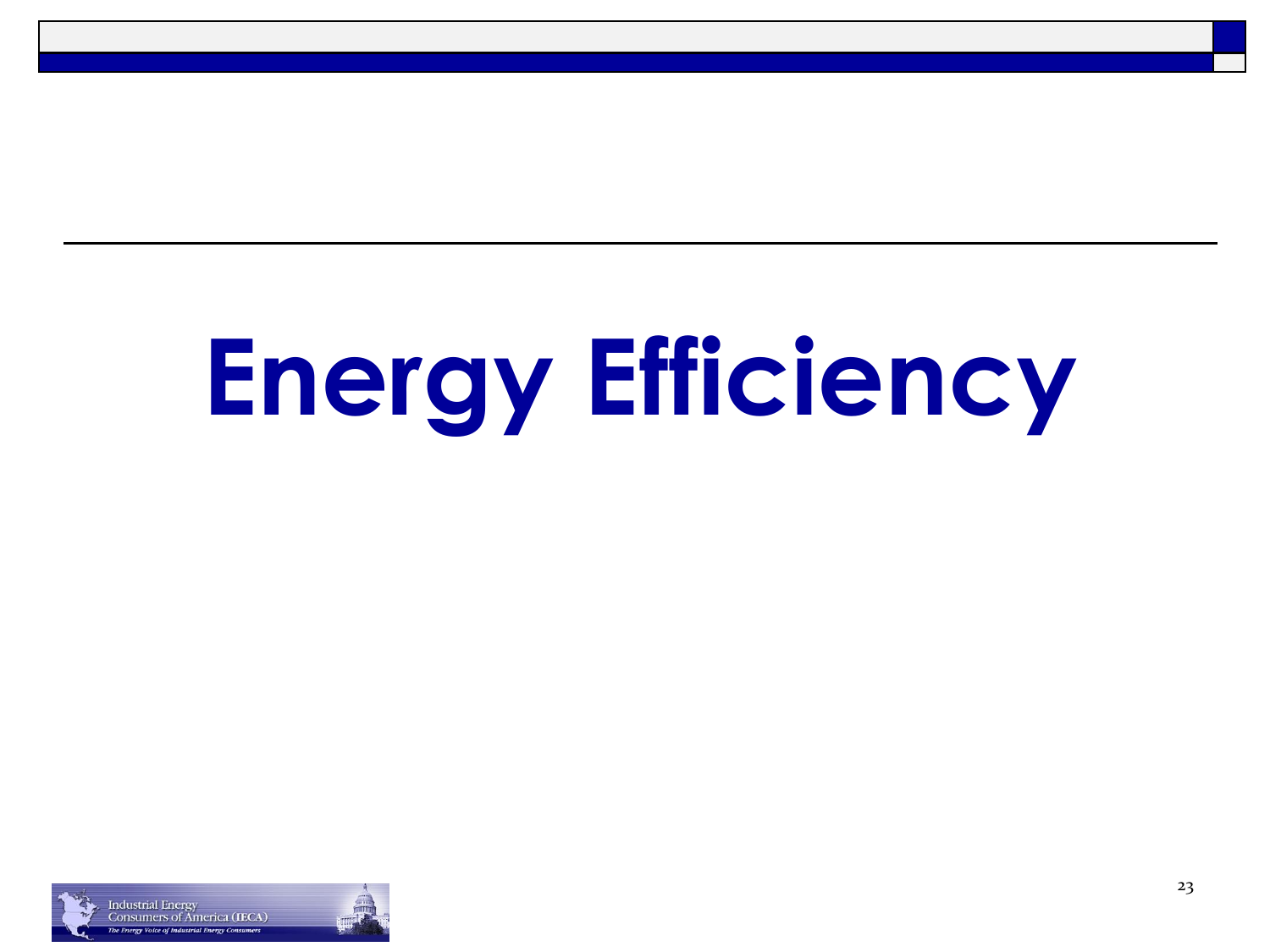# **Industrial Sector Has Best Record on Energy Intensity**

- EIA data confirms that the industrial sector has perhaps the best record on energy intensity reduction  $-46\%$ reduction since 1987. Reasons for this include:
	- Energy-intensive industries are often trade exposed.
		- **Competition drives energy efficiency improvements**
		- *Must continuously analyze how to cost-effectively reduce energy usage*
	- Most have professional energy, engineering, and finance staff.
	- All are experts on their processes and equipment.
	- And most have access to capital funds for energy reduction projects that meet company-specific timing, process, and ROI requirements.
- Most low-hanging fruit harvested long ago.

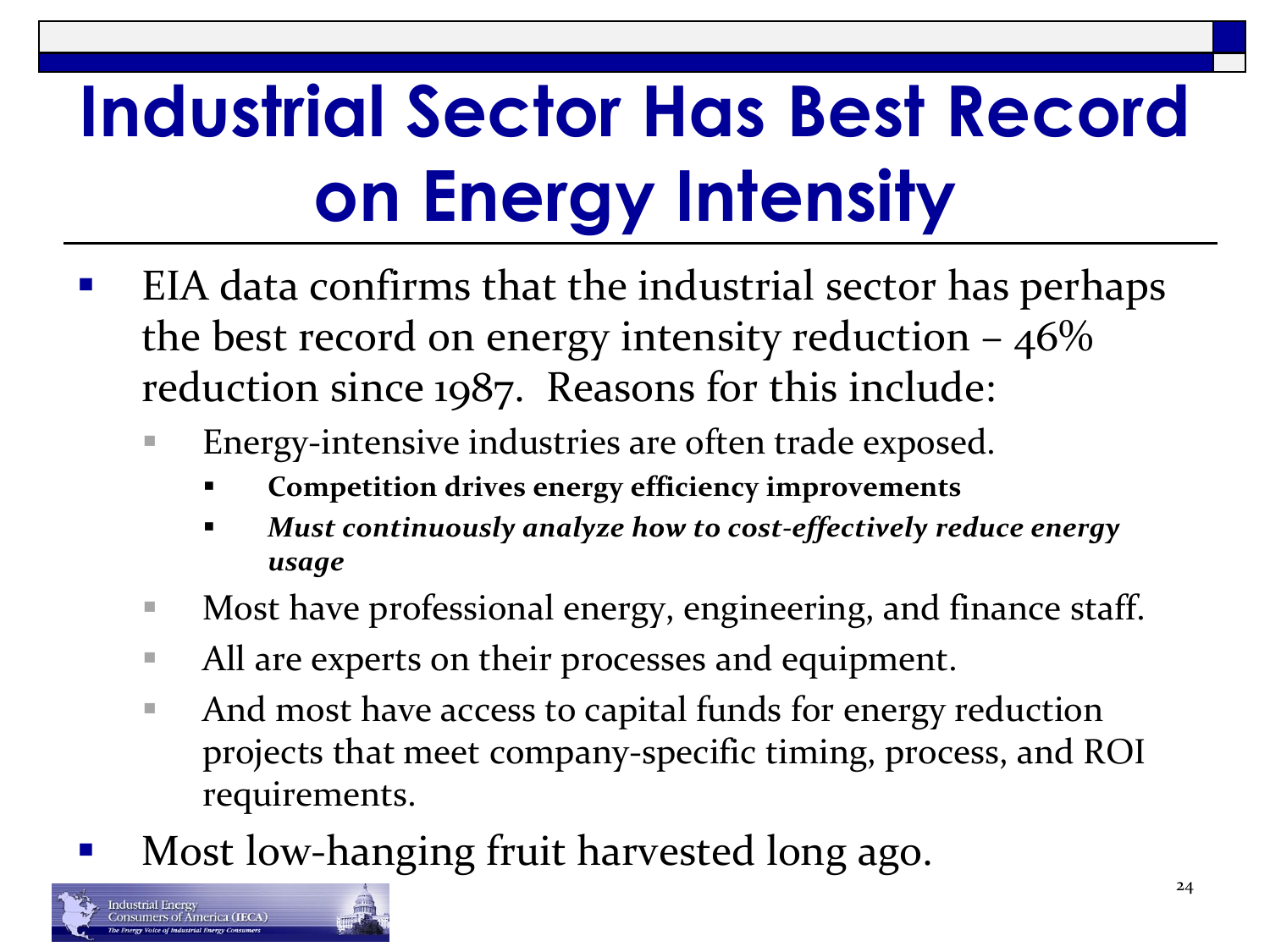# **Industrial Energy Efficiency Policy**

- *Must have ability to opt-out of utility rate programs including allocation of program costs.*
- Oppose mandates that would require facilities to certify as, for example, ISO 50001. (Costs \$200,000 - \$300,000 per facility or more.)
- Support voluntary programs like EPA Industrial Energy Star Program.

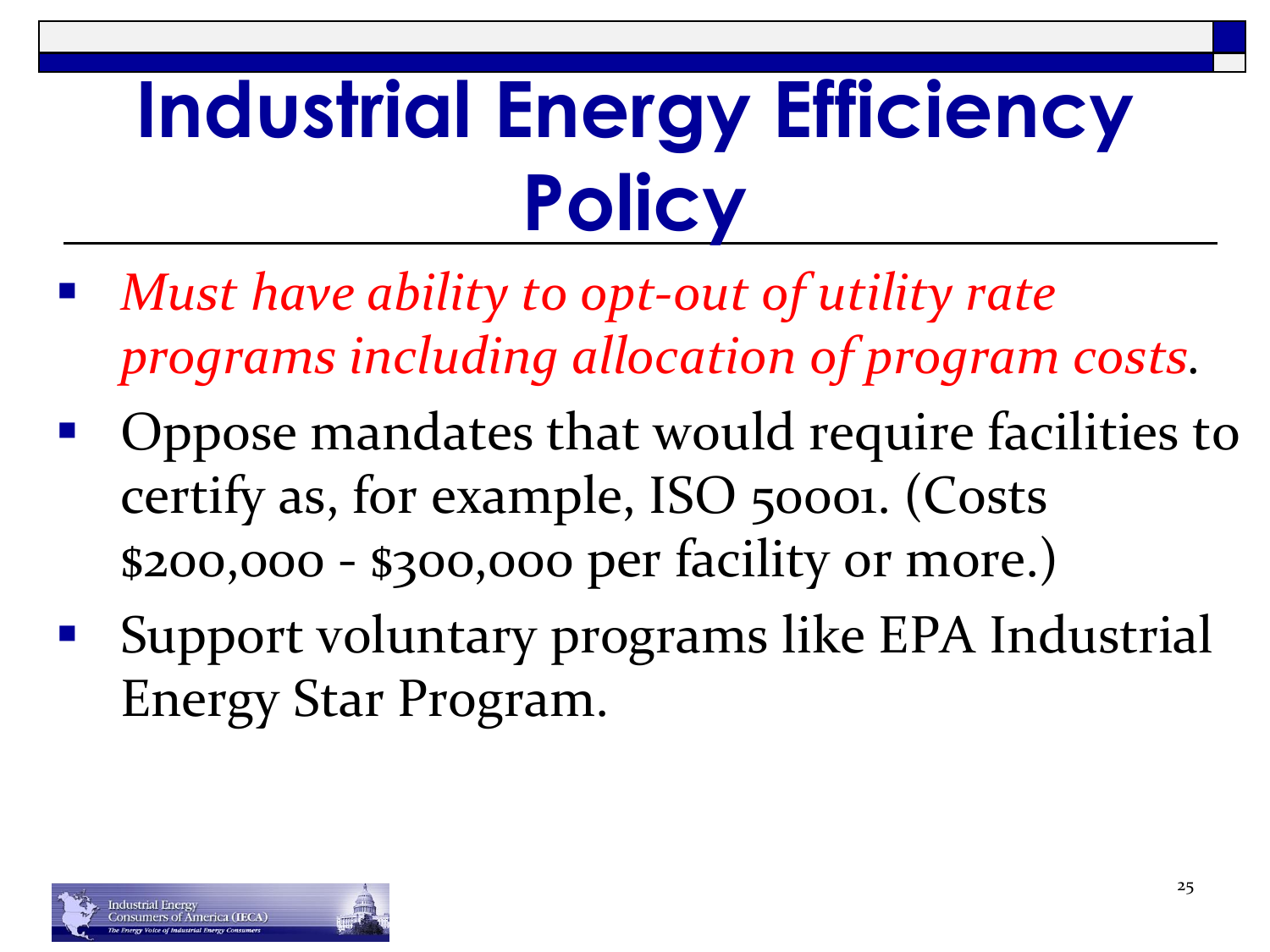# **Buildings Provide Best Opportunity for Energy Efficiency**

- Buildings consume 41% of our nation's energy (22% commercial; 19% residential). (EIA)
- **U.S. buildings is largest consumer of** electricity –  $71\%$ . (EIA)
- Accounts for over  $40\%$  of U.S. GHGs. (EIA)
- McKinsey study concluded that building insulation is single most cost-effective solution to reduce GHGs.

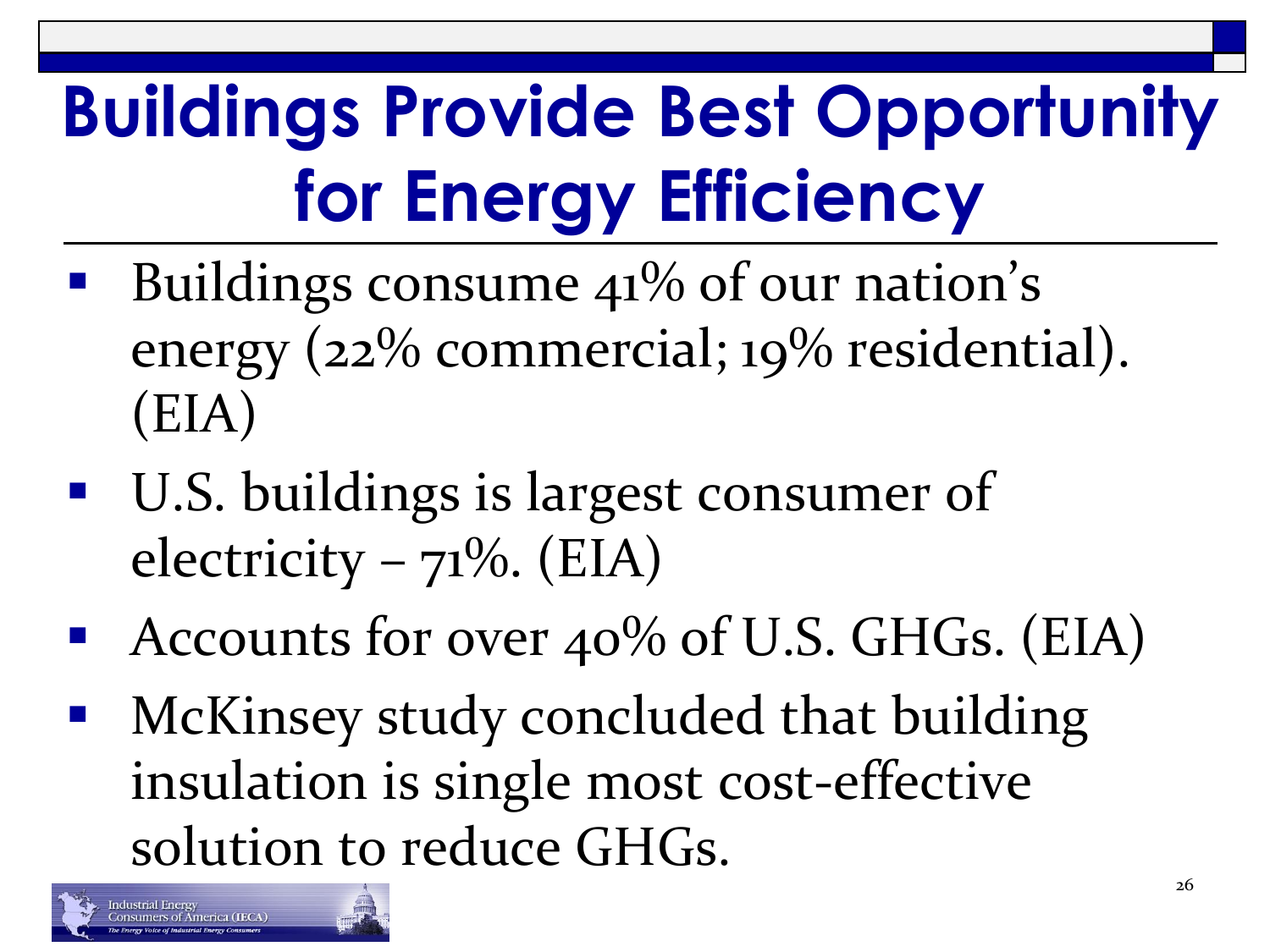### **Residential Energy Efficiency Improvement Has Lagged**

- **Tens of millions of energy inefficient** existing homes.
- New construction
	- Codes have advanced slowly and are not consistently adopted or enforced.
	- **Split incentive: home builders** have a tendency to reduce upfront purchase price by increasing home buyers' energy operating expenses.

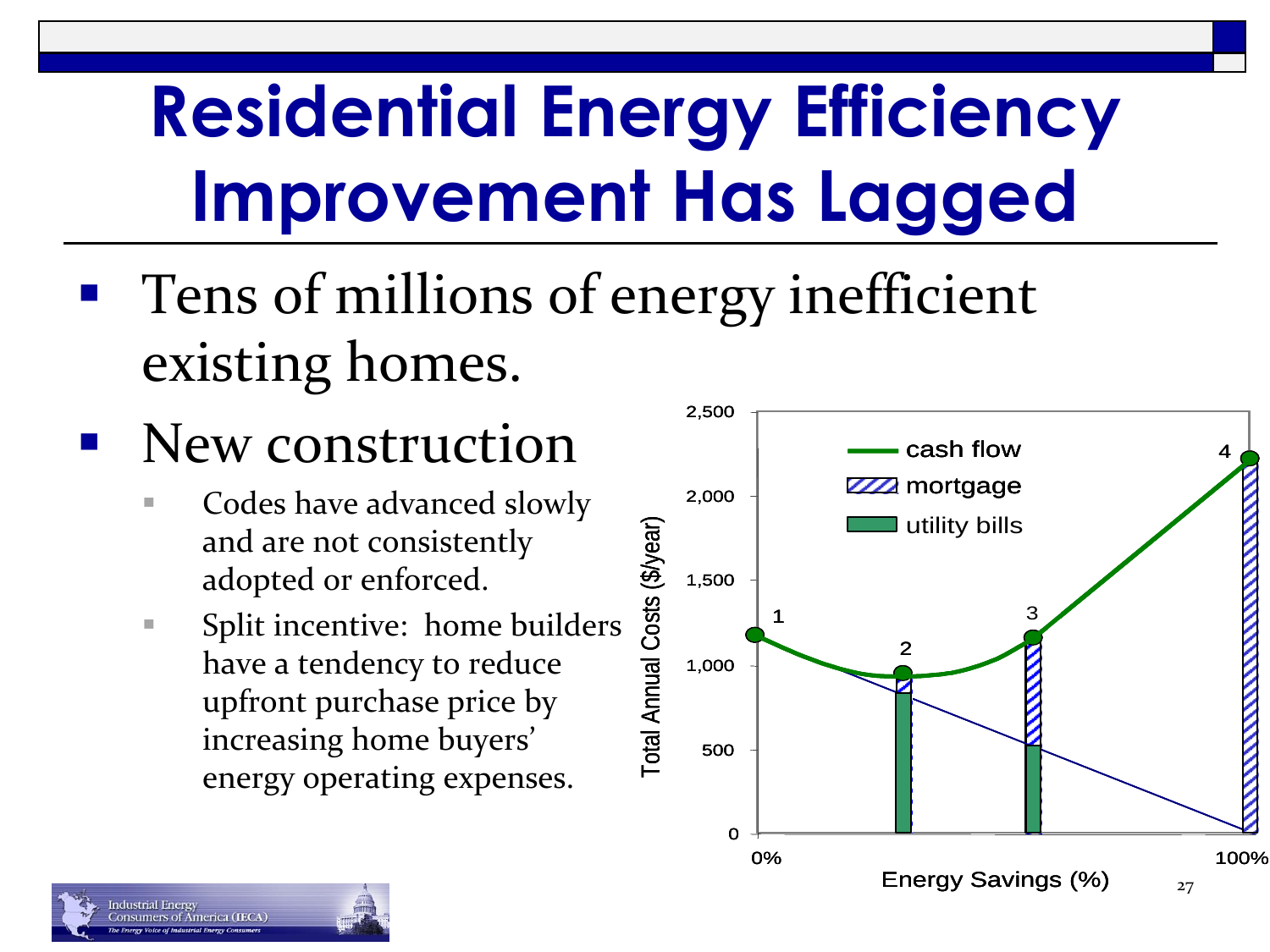# **Address Issues to Harvest Residential EE Opportunity**

- Implement better education/outreach.
- Provide better funding.
	- Utility residential ratepayer dollars under new utility models
	- Air quality improvement programs
- Deploy new products and EE upgrade installation approaches that increase contractor productivity, reduce homeowner inertia.
- Clarify ownership of energy savings benefits, especially of utility emissions reductions.
- Ensure effective integration of non-utility energy efficiency contractors and projects into CPP compliance programs.

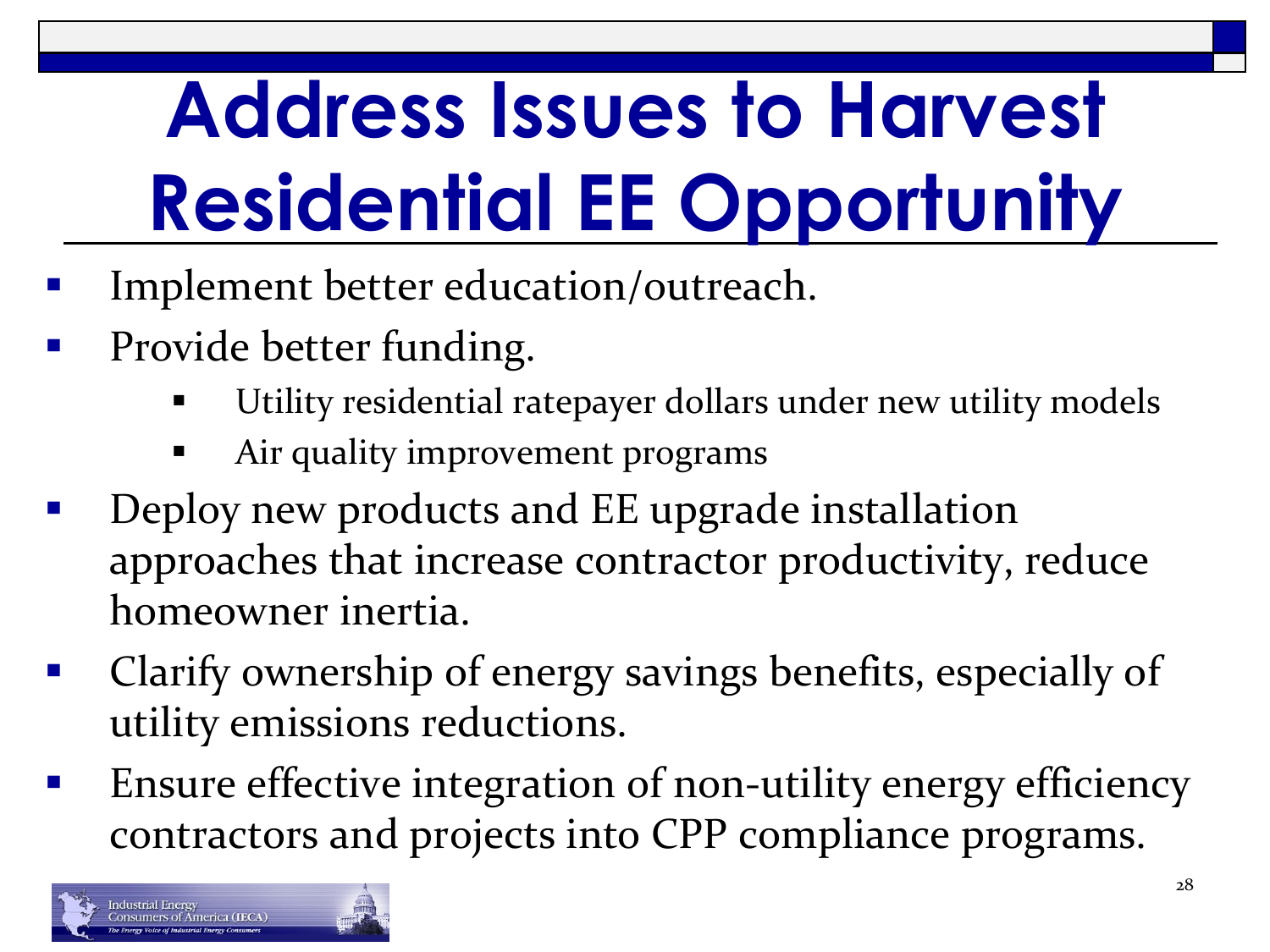# **Demand Response**

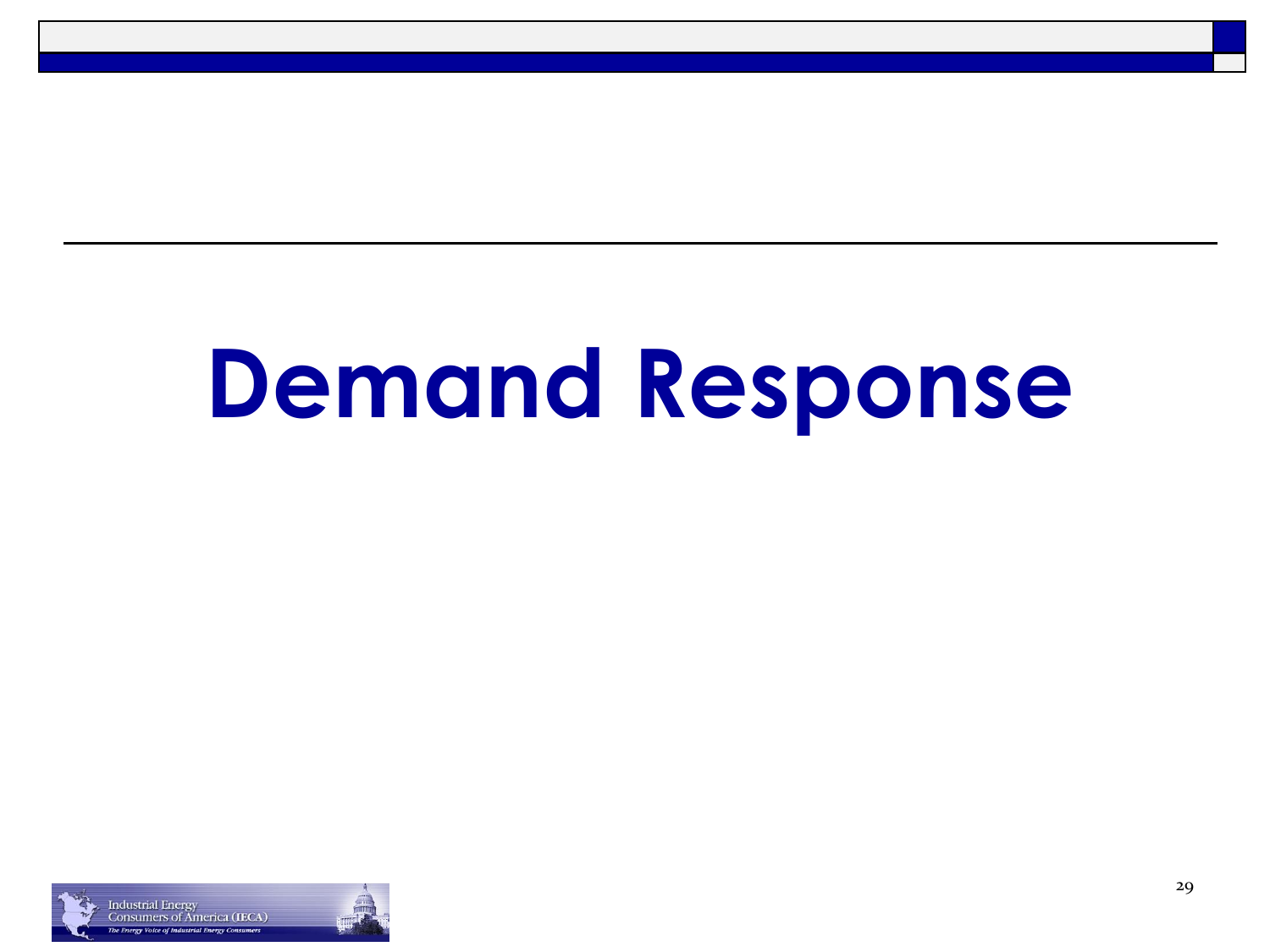### **Demand Response Programs? What Do We Mean?**

IECA companies participate in all forms of Demand Response programs across the country include energy, capacity and ancillary services:

- 1. Interruptible contracts or tariffs (stand by credit)
- 2. Peak shaving (reduce demand charges)
- 3. Peak Avoidance (reduce Capacity and/or Transmission obligation)
- 4. Economic Demand Response (curtailing during high prices)
- 5. Load Shifting (reduced costs by operating during off peak periods)
- 6. Dispatchable Load/Synchronized Reserve (market-based programs)
- 7. Regulation Service
- 8. Self-Generation

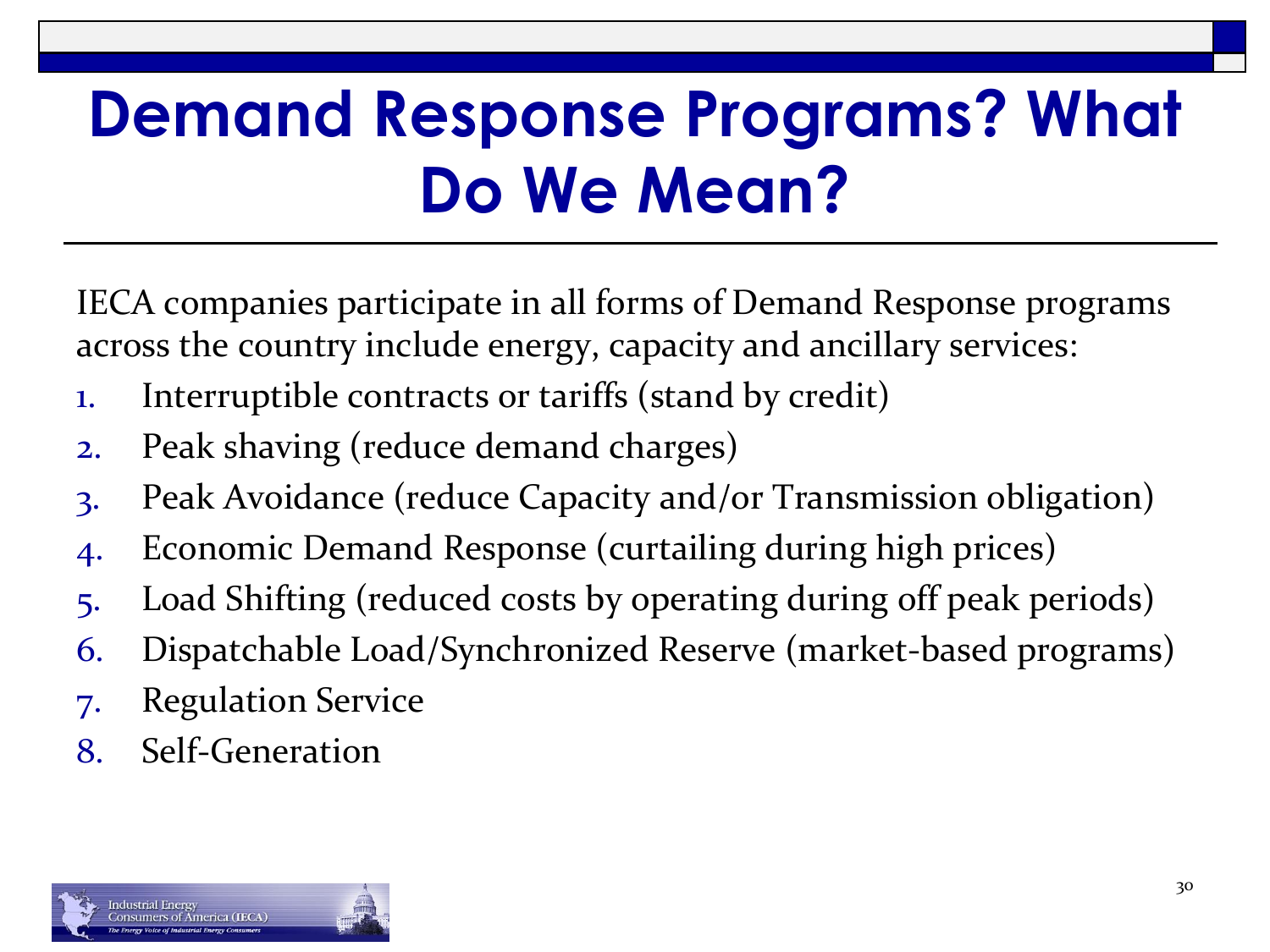# **Demand Response is Not New!**

- **Interruptible Contracts (Historically)**
	- Today its a Tariff, a Contract or a Market based solution.
- **Utilities use Interruptible Contracts for energy, capacity, emergency, transmission congestion, regulation and spinning reserve and now RAMP** 
	- Avoid building expensive new generation that may only be required for a few hours each year.
	- Emergency, Reliability or Economics drive notice and compensation.
	- Utilities "call" the curtailment and provide energy payments or capacity credits to participants roughly equal to the utilities longrange replacement capacity costs.
- **Unbalanced stakeholder environments to replace or expand on the traditional interruptible contracts**

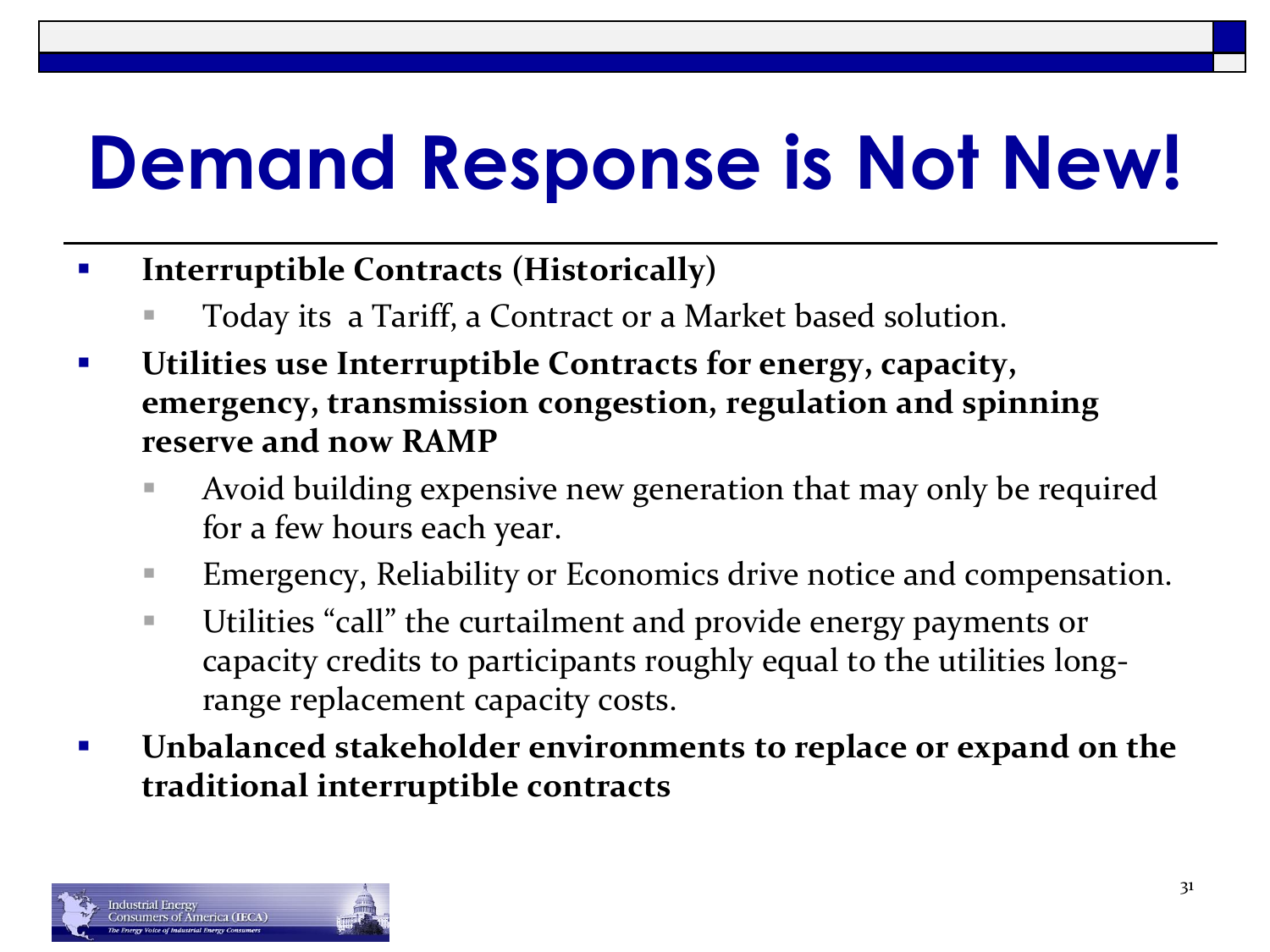### **Market Solutions for DR are Relatively New with Enhanced Results**



Potential benefits of demand response:

- Increased competition
- **Operational savings**
- Lower market prices
- Reduced price volatility
- Improved grid reliability
- Improved customer options
- **Providing ancillary services**
- Positive environmental benefits



- Q1 2014 demonstrated the value that DR brings
	- Curtailing consumption is more reliable than starting production

Source: Slide from PJM Training Manual on Load Response

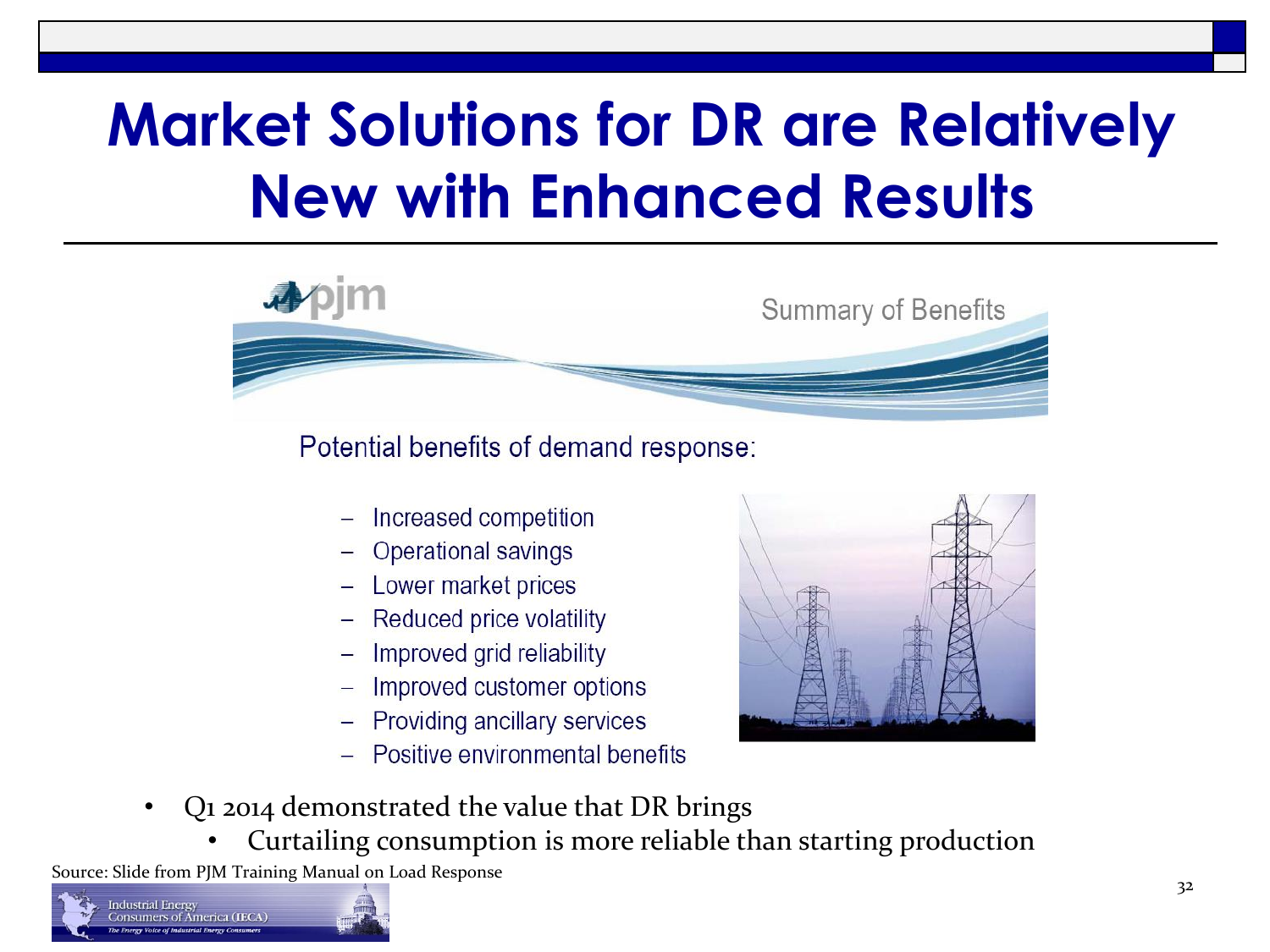### **Demand Response During Polar Vortex**



#### Notes:

- DR events dispatched during non-compliance period. 1.
- 2. Expected Energy Load Reductions (MW) - CSP reported estimate based on current market rule.
- 3. MW value is average hourly load reduction for non-ramp in hours.

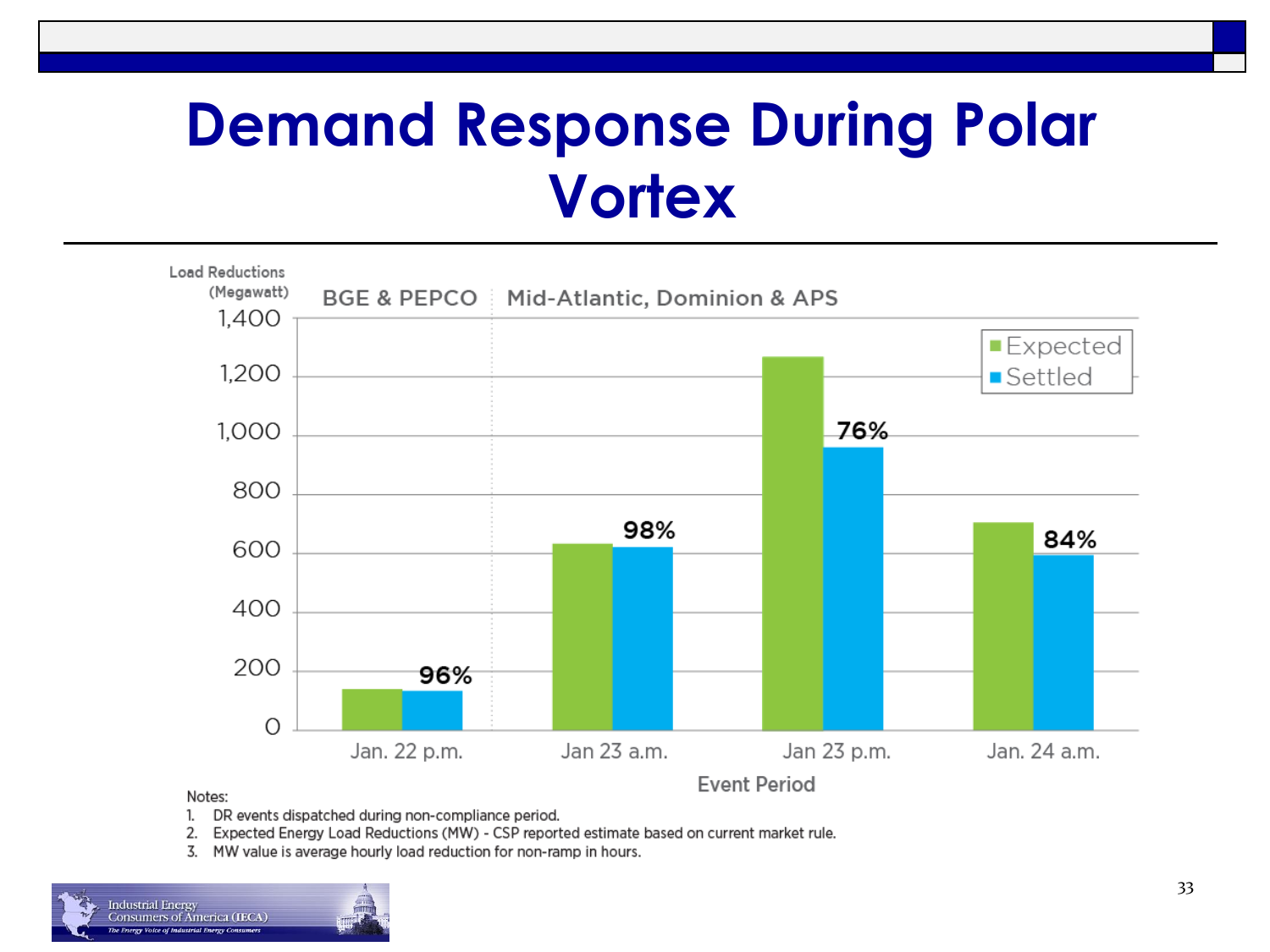# **Demand Response (DR) Agenda**

#### **NARUC's questions:**

- **1. Is it preferable to work with an aggregator or directly with a utility?**
- **2. How does a company decide to participate? What would cause a company to stop participating?**
- **3. When they are called upon to interrupt, how do they comply? (by shutting down early? Switching to a diesel generator?)**
- **4. What do you think of Order 745 and the prospect of all DR being state jurisdictional?**
- **5. IECA's recommendations.**

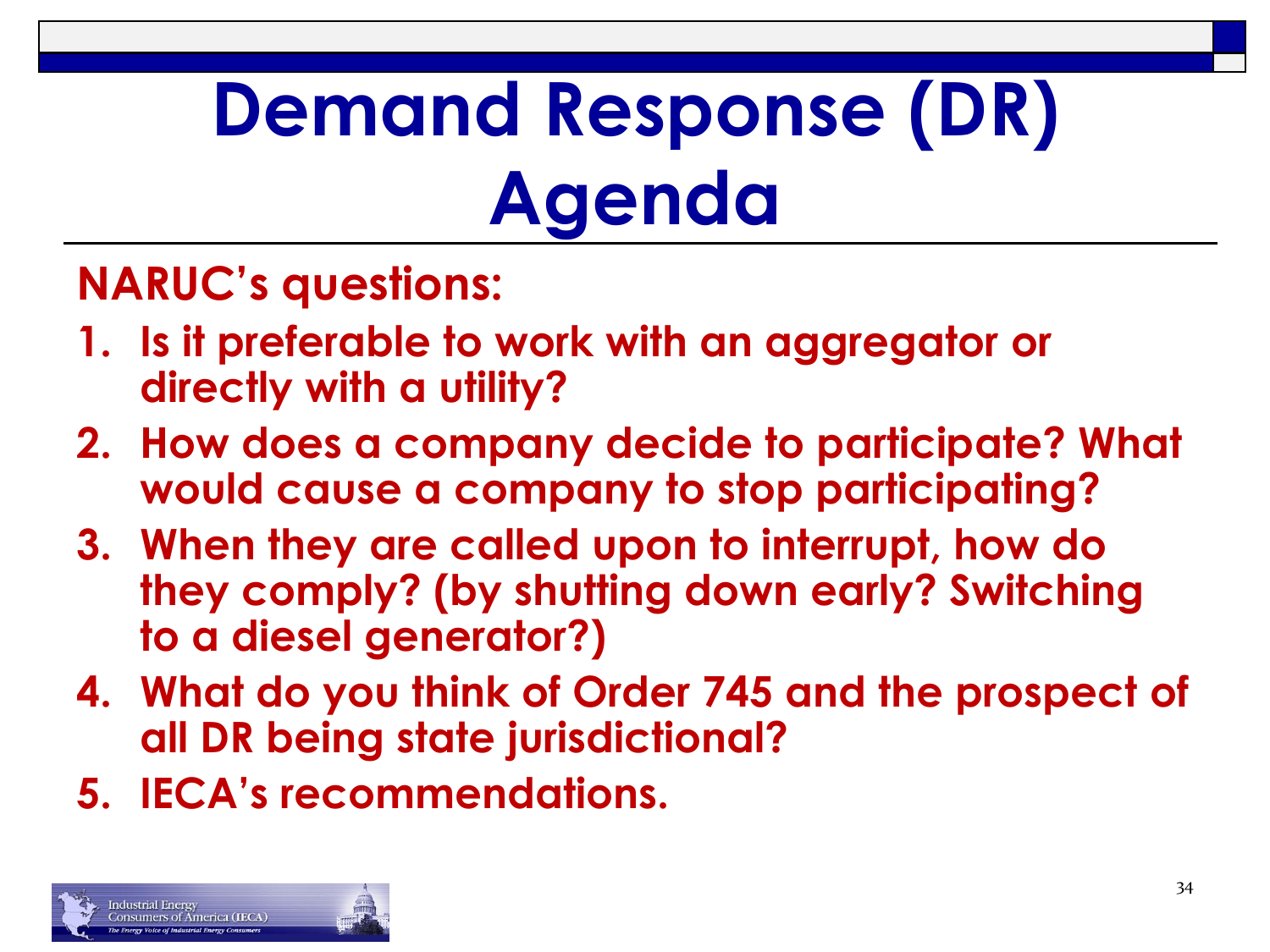### **Is it Preferable to Work with an Aggregator or Directly with a Utility?**

### **Best to do it yourself.**

 For large, sophisticated manufacturers, be your own Curtailment Service Provider.

#### **Retain the value.**

 Aggregators and utilities both extract a portion of the value stream anywhere from  $5\%$  to  $40\%$ .

### **Maintain independence.**

Avoid being served by those who own generation.

#### **Aggregators.**

■ Can work with res/com to emulate a larger load.

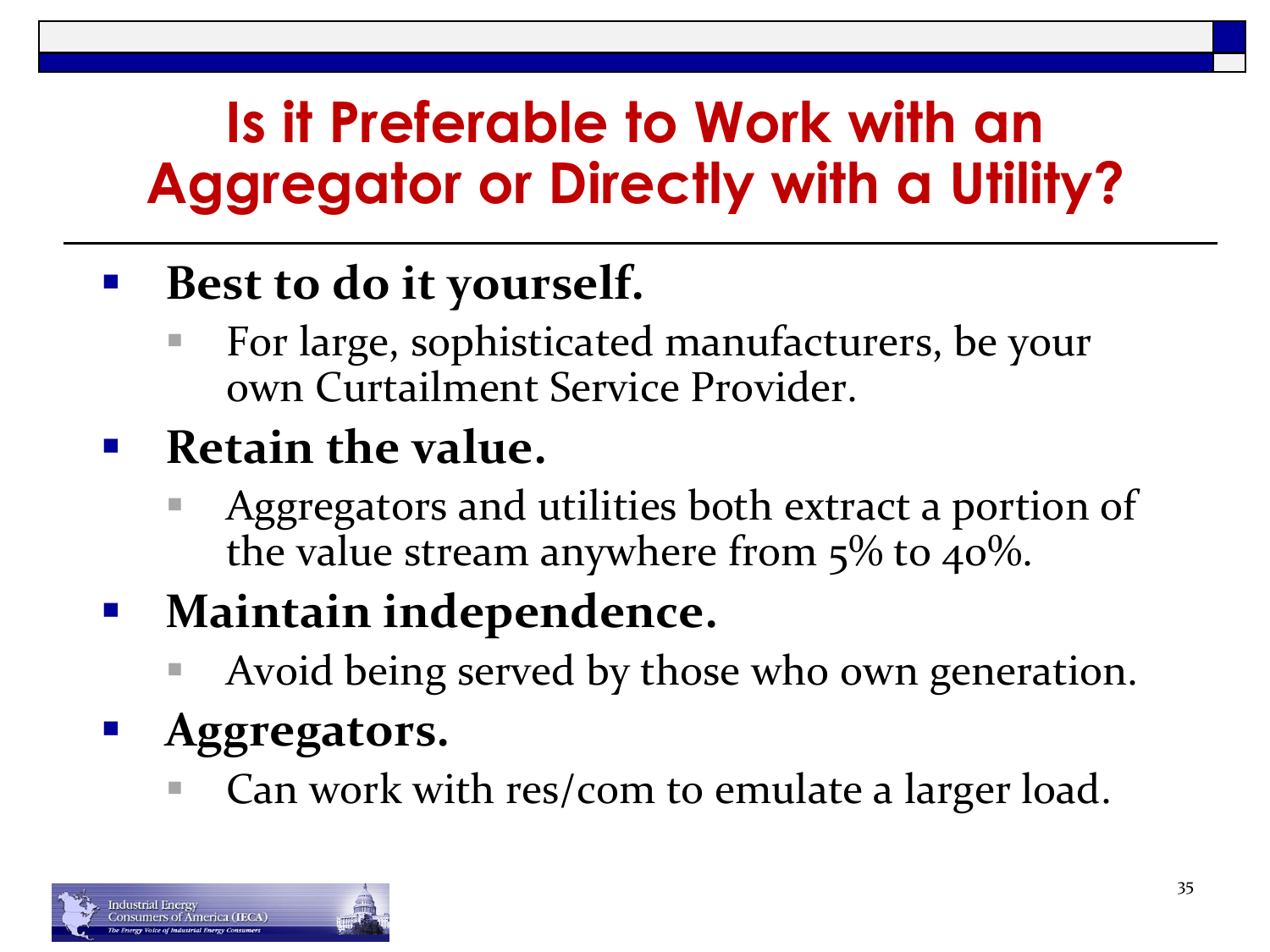#### **How Does a Company Decide to Participate? What Would Cause a Company to Stop Participating?**

#### **Economic Value**

**Must exceed the combination of direct costs, opportunity** costs and risk.

#### **Direct Cost**

- Production loss production made up in a lower cost hour or *not at all?*
- **Efficiency loss -Focus off of making widgets and involves the** plant Senior Management Team.
- **Risk**
	- *Start-up risk* of complex operations.

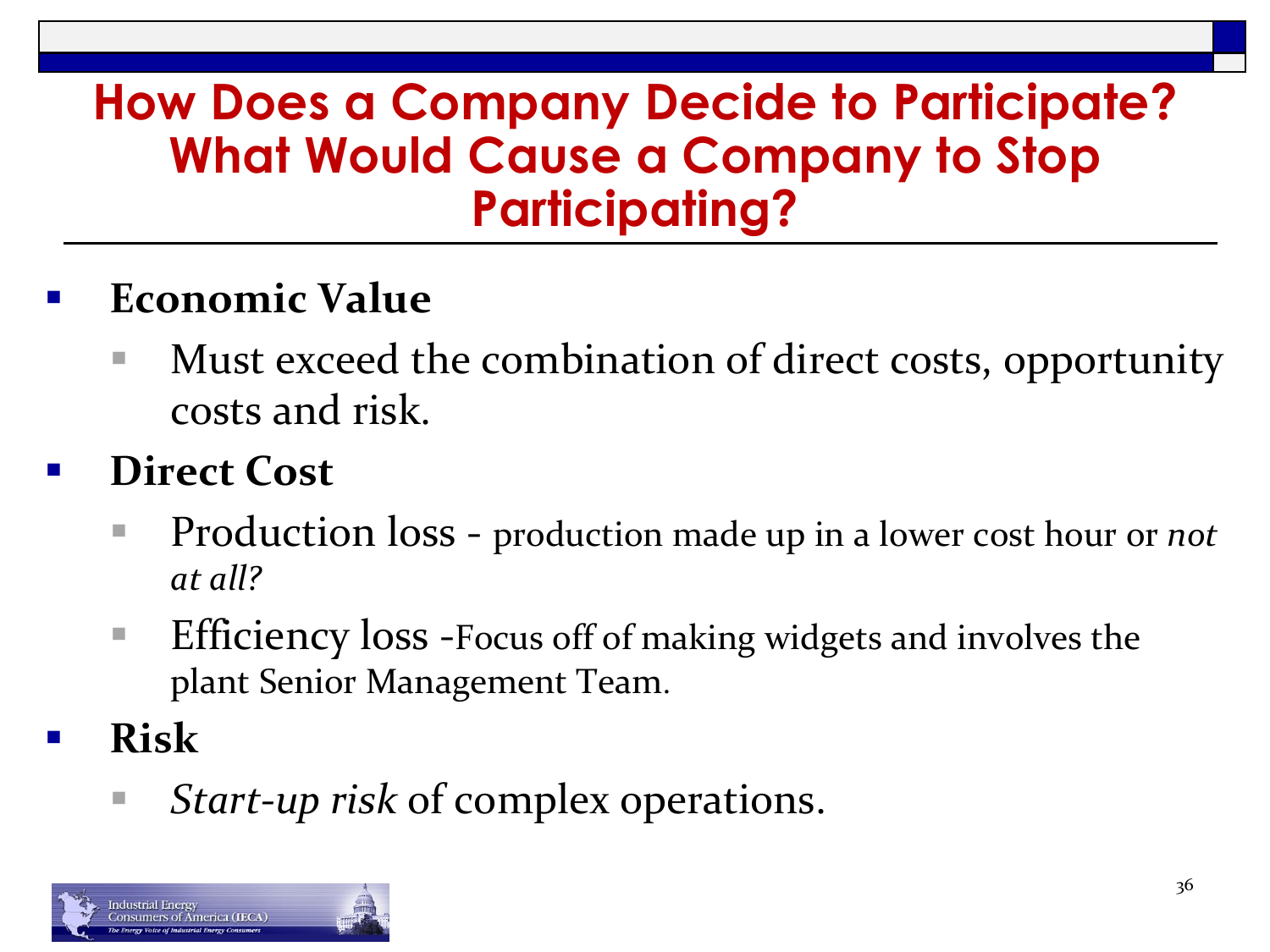### **When They are Called Upon to Interrupt, How Do They Comply?**

- **Market Interface** 
	- Event notification, offer submissions, bill reconciliation, performance evaluation.
- **Operator Interface and Control** 
	- PLC controlled response, operator training, over-rides for safety and environment.
- **Plant procedures and Manuals** 
	- Developed and training for curtailment is conducted.
- **Key Performance Indicators** 
	- Developed and plant staff and operators are measured on how well they "manage" our participation in the market.

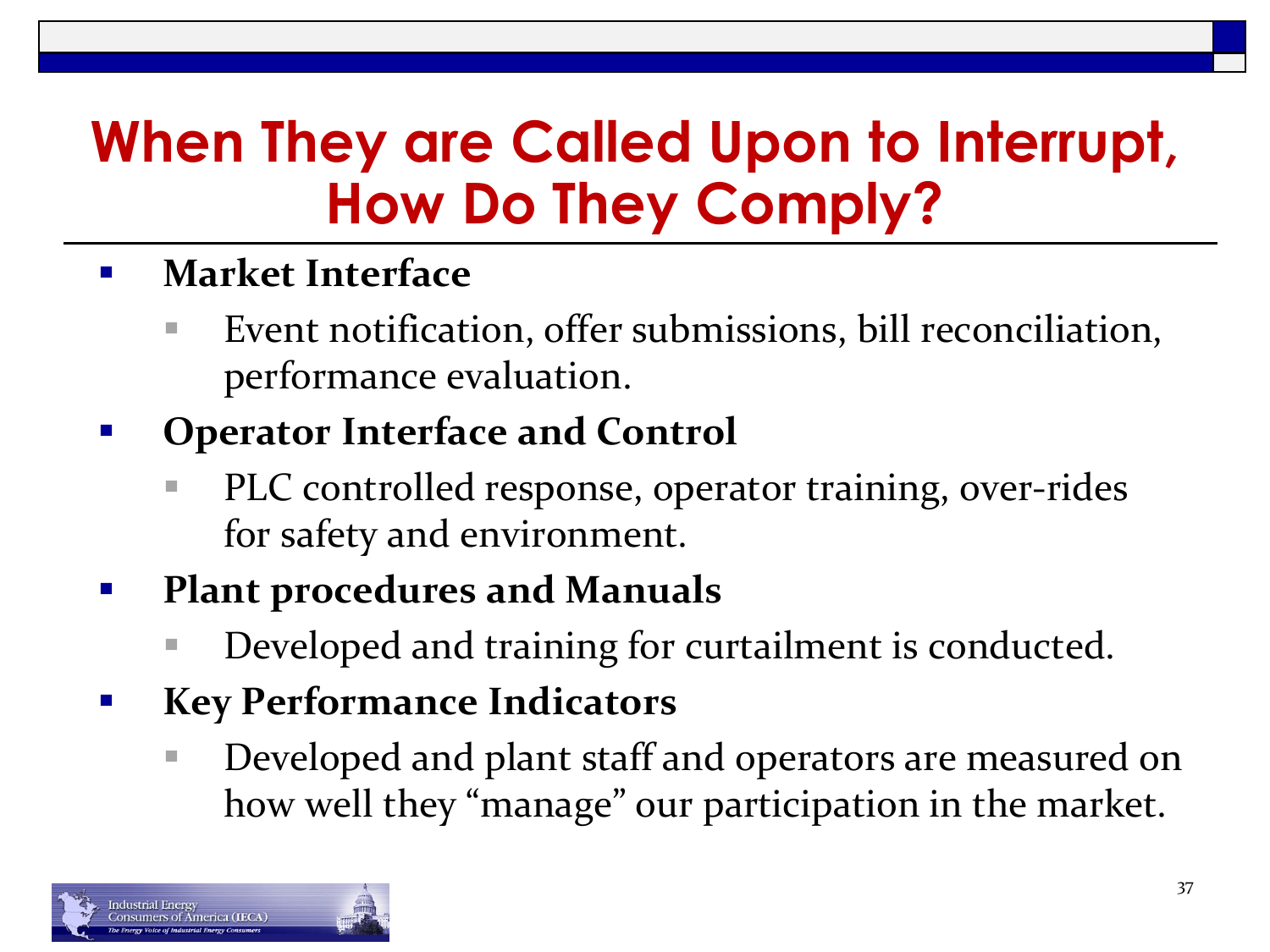# **Cost/Complexity of Compliance**

- **Bidding strategy** 
	- Optimization of power market vs. widget market economics.
	- Strike Price The plants determine strike prices for the industrial facility and curtail operations when certain conditions are met.
	- $\blacksquare$  This is often an iterative process depending on the # of hours curtailed, inventory, plant conditions, etc.
- **Market Monitoring** 
	- Software is utilized (internal/external) and public information on ISO websites is monitored for market prices, market demand, weather, generator outages, emergency messages

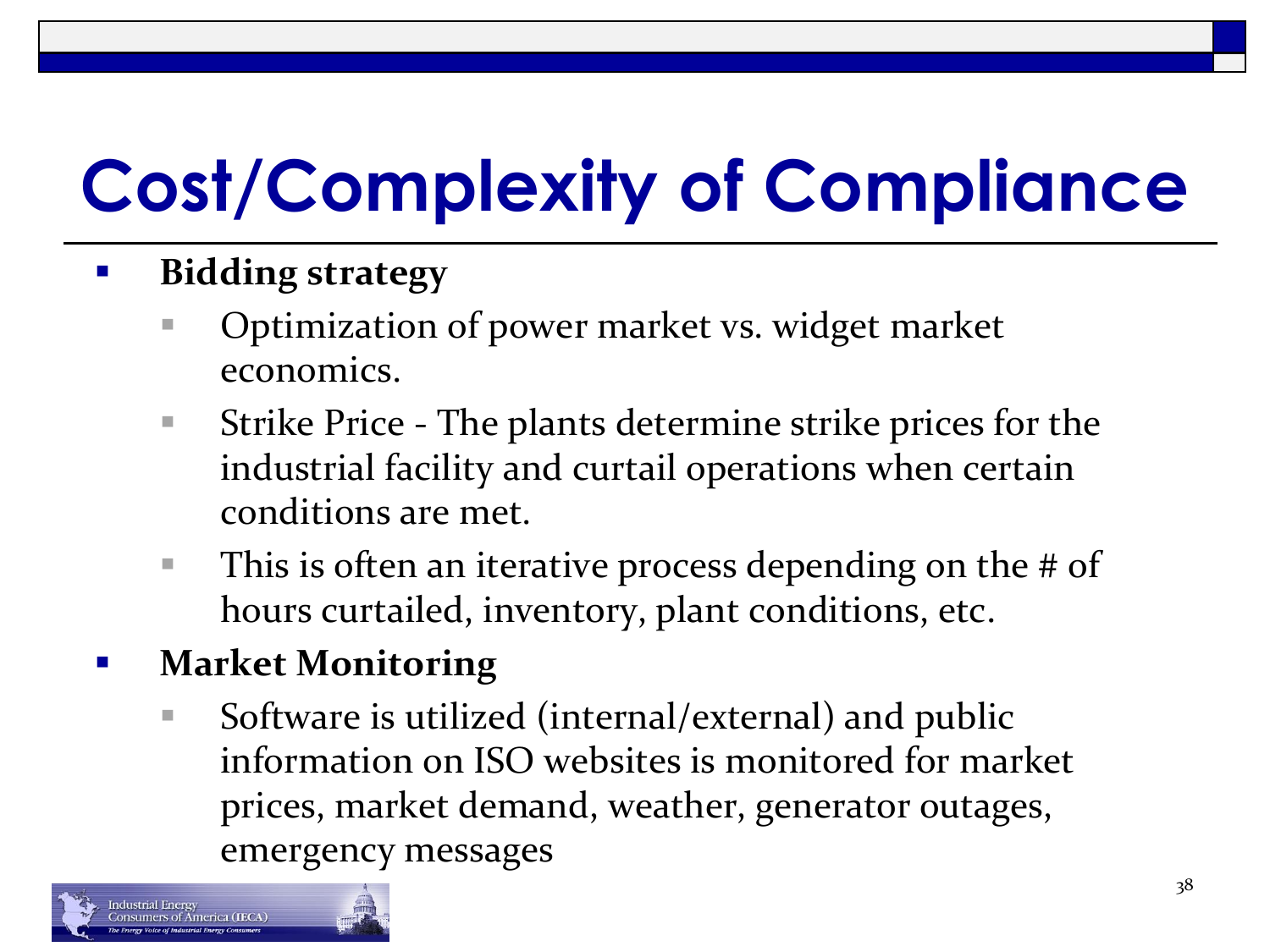# **Price Response**

- **Myth** 
	- Customers who desire to only consume electricity below certain thresholds can price-watch and be successful – "it's easy".
- **Reality** 
	- Real time prices fluctuate every 5 minutes, and the actual price isn't known until **after** the energy is consumed.

#### **Efficiency Impact**

- 5 minute dispatch might be most economically efficient for generation, but it has the opposite effect on load.
- **This is a prime example of why DR needs to be integrated into the market.**

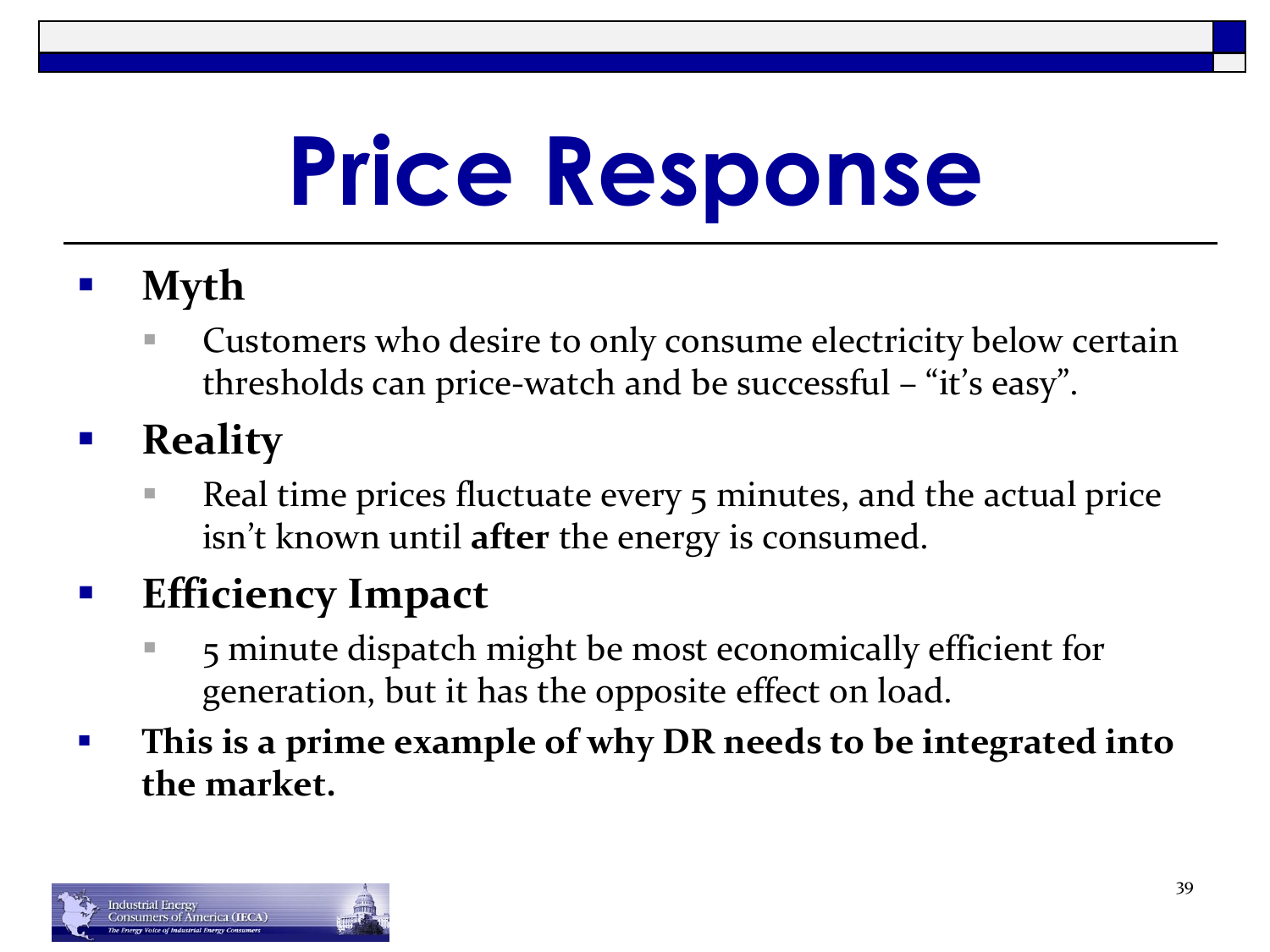### **DR Integration Example: PJM DAEDR**

- **Schedule** Determine Day Ahead if economic to operate
- **Efficient Dispatch ISO dispatch solves for the facilities response**
- **End-user efficiency**
	- Enables staffing and maintenance decisions
	- Minimizes wear and tear on equipment
	- Ensures recovery of the costs of curtailing during high priced periods
- **Grid reliability**  Provides EGU planning certainty to the ISO
- **Maximizes DR** Increases load reduction availability thereby providing additional system and cost reduction benefits to all customers
- **Reduces cost** The costs are reduced for those that don't respond (homeowners) – totally in the public interest

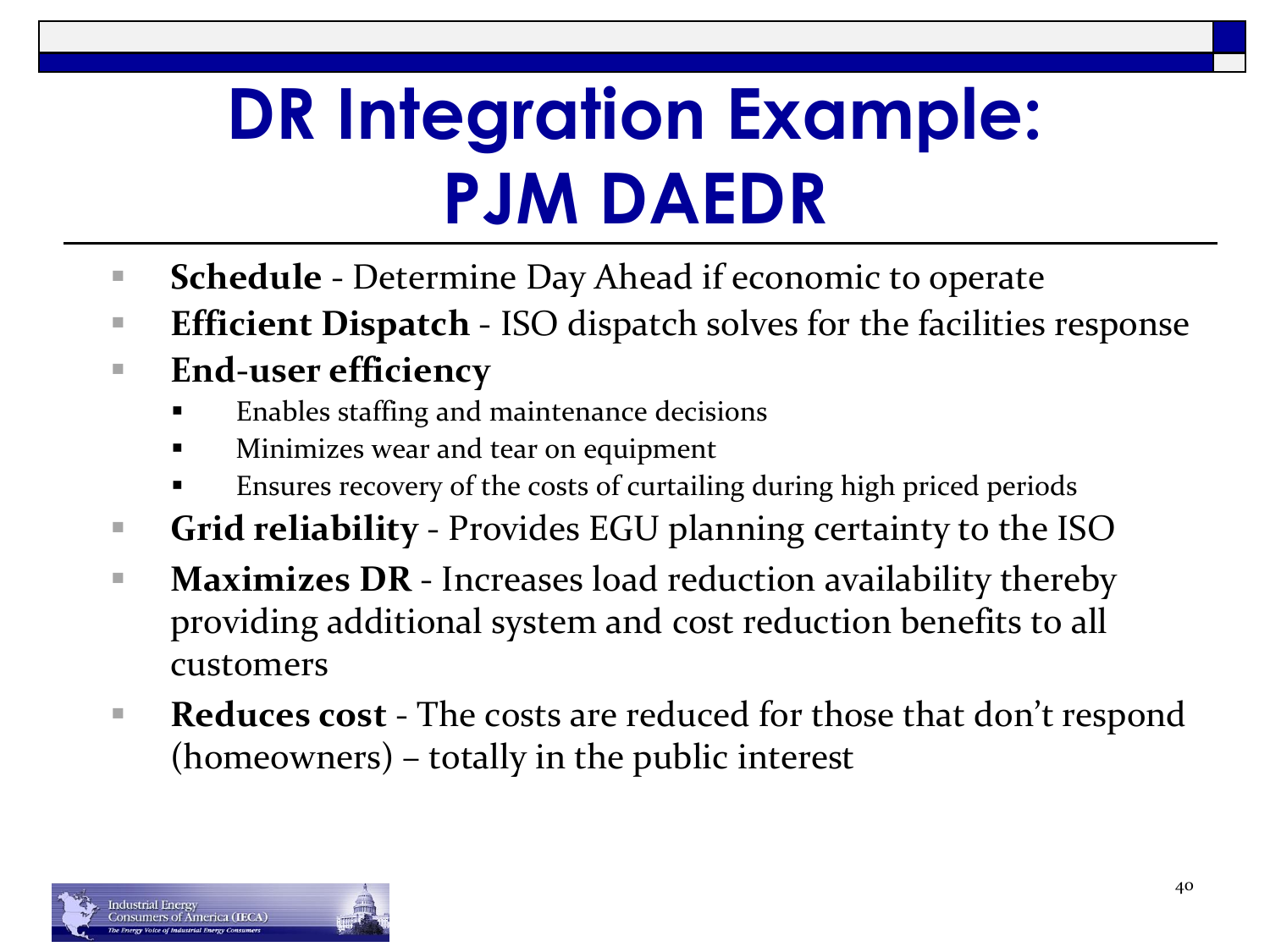### **What Do You Think of Order 745 and the Prospect of All DR Being State Jurisdictional?**

"the Court argued, demand response is not actually a source of generation; it does not involve a direct sale of energy to the wholesale markets by consumers, who "'participate' only by declining to act." Rather, consumers engaging in demand response were being given preferential treatment by the FERC, being paid the LMP and saving on the avoided cost of electricity. This, the court ruled, overcompensates demand response."

 **This couldn't be further from reality. As we have discussed, industrial participation in DR is "active" participation.**

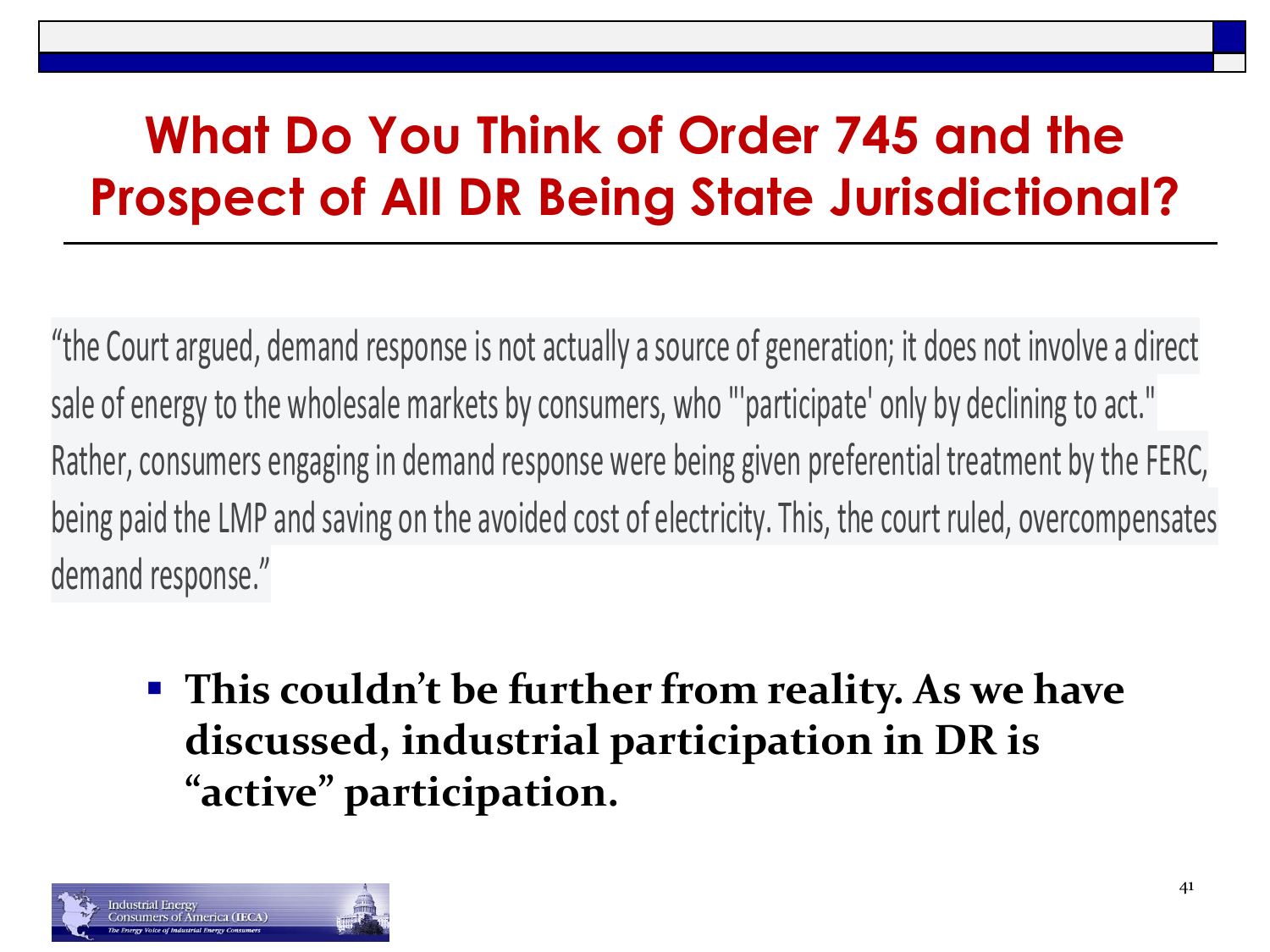# **IECA Position on 745 Issue**

- Large industrial customers support FERC Order 745.
- Order 745 finally achieved MW=NW (equal pay for equal work).
- **•** Dr. Alfred E. Kahn recognized in his affidavits in that rulemaking, "full LMP" compensation for demand response was appropriate.
- **Full LMP** also reflects the marginal value to the system operator of the demand response that is being provided.
- **IFCA agrees with the PJM and MISO industrial groups, which have been** actively participating in the D.C. Circuit and now U.S. Supreme Court appellate litigation.
- **Moving demand response activity to the states raises several challenging** issues:
	- Compensation Where do states get the funding?
	- State Coordination Inconsistent policy across RTOs
	- Legal barrier? Circuit Court decisions on New Jersey LCAPP law?

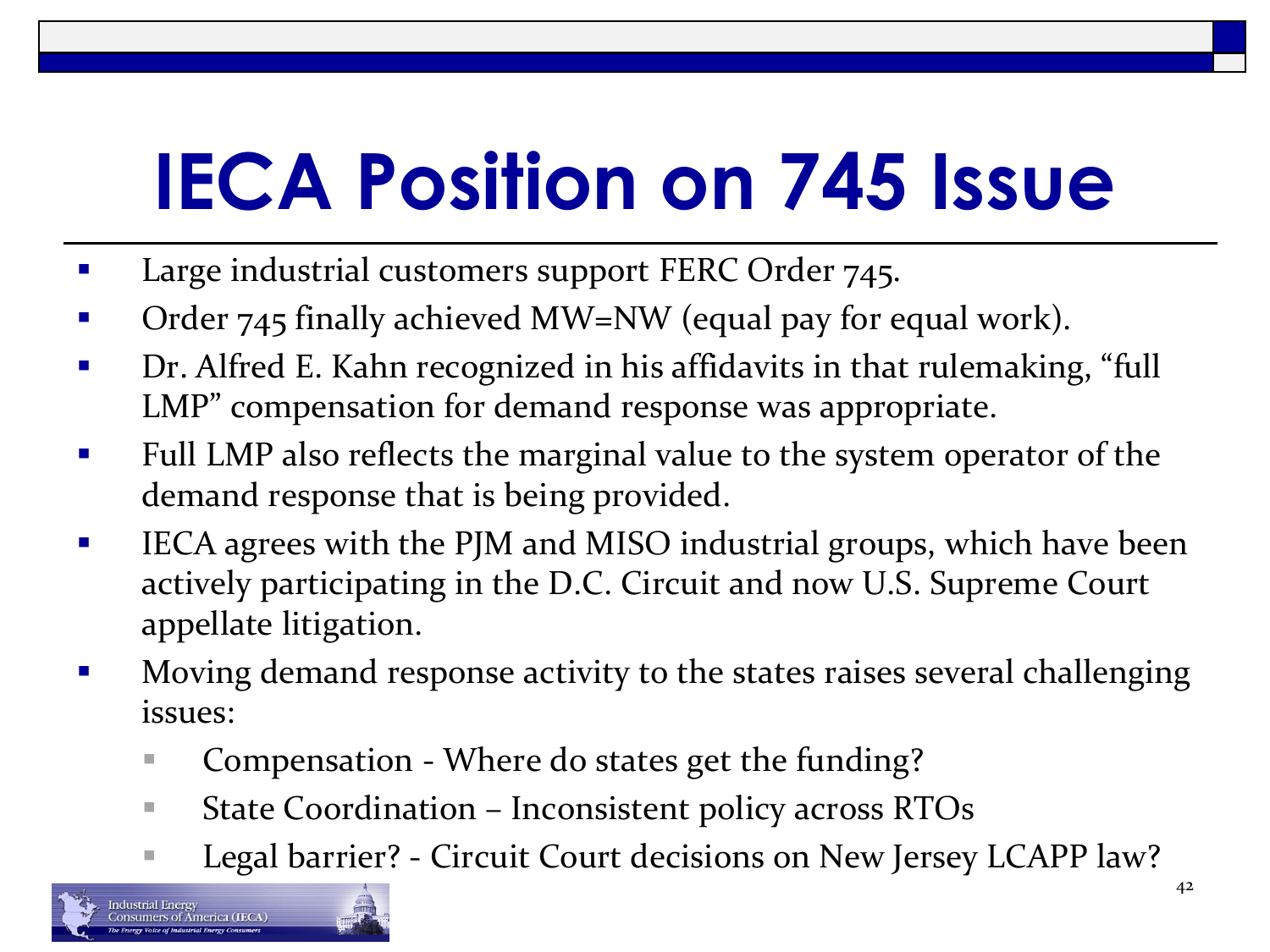# **IECA DR Recommendations**

- Demand Response works and adds value and reliability
- Long term price signals promote the most DR
- DR programs improves competition, lower costs for all consumers, lower emissions and increases reliability.
- Cost allocation methodology sends important signals to incent the efficient use of the grid
	- (kW vs kWh) kWh charges mutes signal for demand response and allocates more to high load factor customers (new capacity, env upgrades, RPS).
	- Pass through signals to the end-user, don't stop at the class.
	- Demand Charge = Demand Credit
	- Coincident Peak allocation for Capacity and Transmission cost allocation.

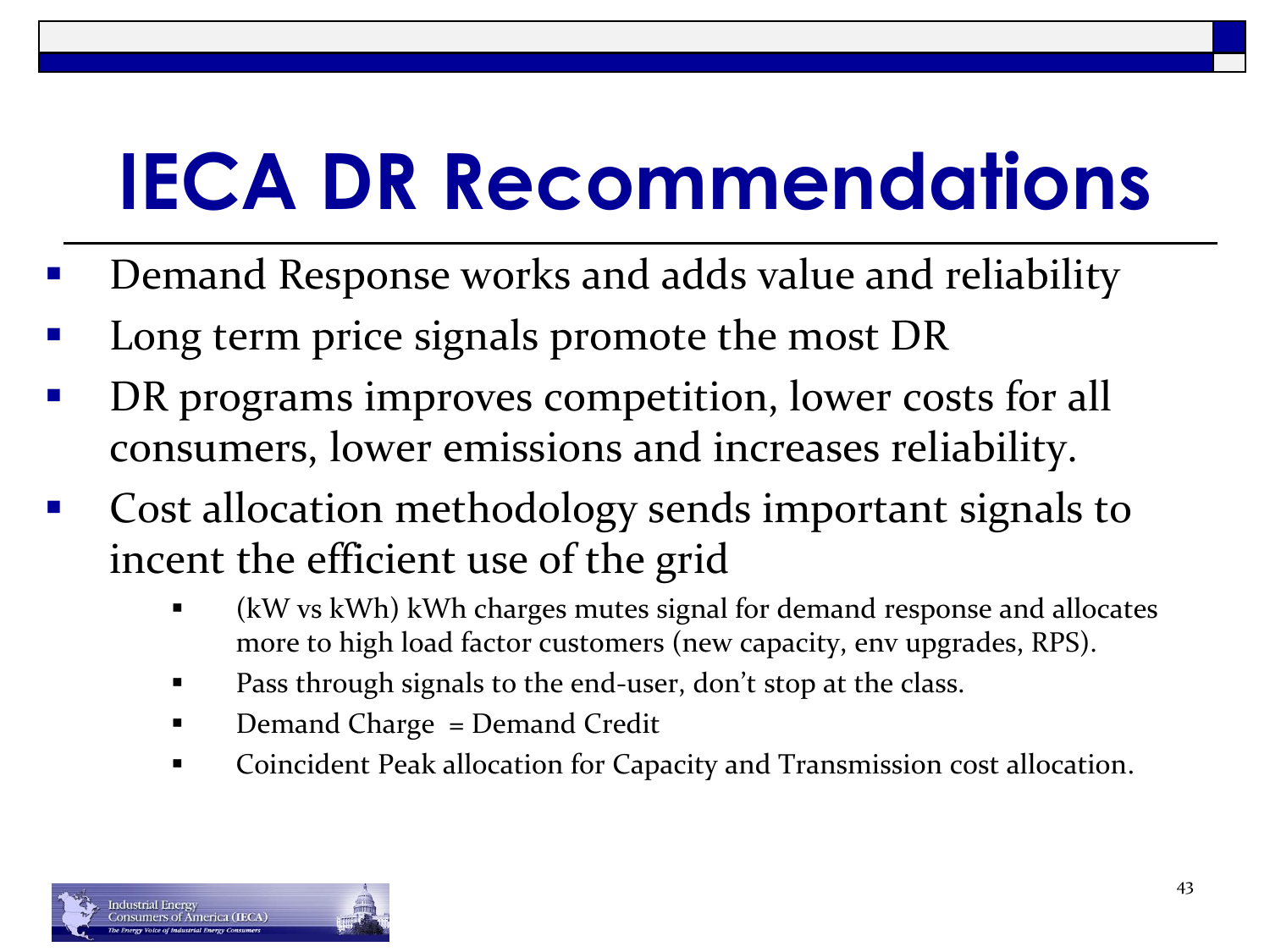### **Proposed Federal Legislation to Modernize PURPA**

- PURPA standards for cogeneration should not be altered and exempt from proposed legislation that appears to be targeted at renewable energy projects.
- IECA welcomes the opportunity to address PURPA at future NARUC meeting.